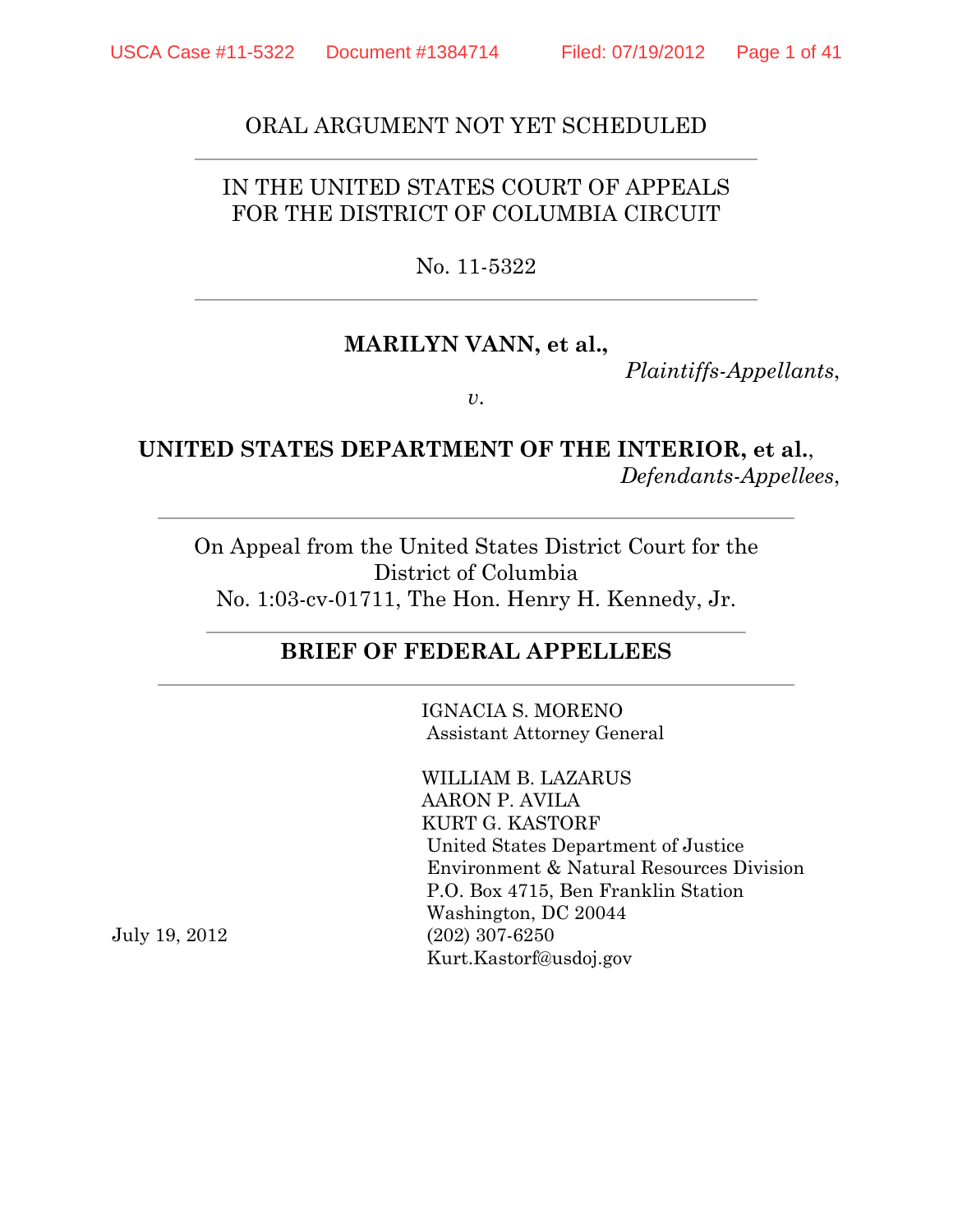### **CERTIFICATE AS TO PARTIES, RULINGS, AND RELATED CASES**

(A) **Parties and Amici**. The Opening Brief of Appellants identifies all parties, intervenors and amici appearing before the District Court and in this Court.

(B) **Rulings under Review**. Appellants seek review of the District Court's rulings: (1) granting the Principal Chief of the Cherokee Nation's Motion to dismiss, and (2) denying the Plaintiffs' Motion for Leave to File Fifth Amended Complaint. Both rulings appear in the district court's order of September 30, 2011.

(C) **Previous Appeal and Related Cases**. This case was the subject of a previous appeal to this Court, Case No. 07-5024. Additionally, a related case, *Cherokee Nation v. Raymond Nash*, is currently pending before the Northern District of Oklahoma, Case No. 4:11-cv-00648 TCK-TLW. That case was originally filed in Oklahoma, transferred to the District Court of the District of Columbia, and then transferred back to Oklahoma in the district court's September 30, 2011 order now the subject of this appeal.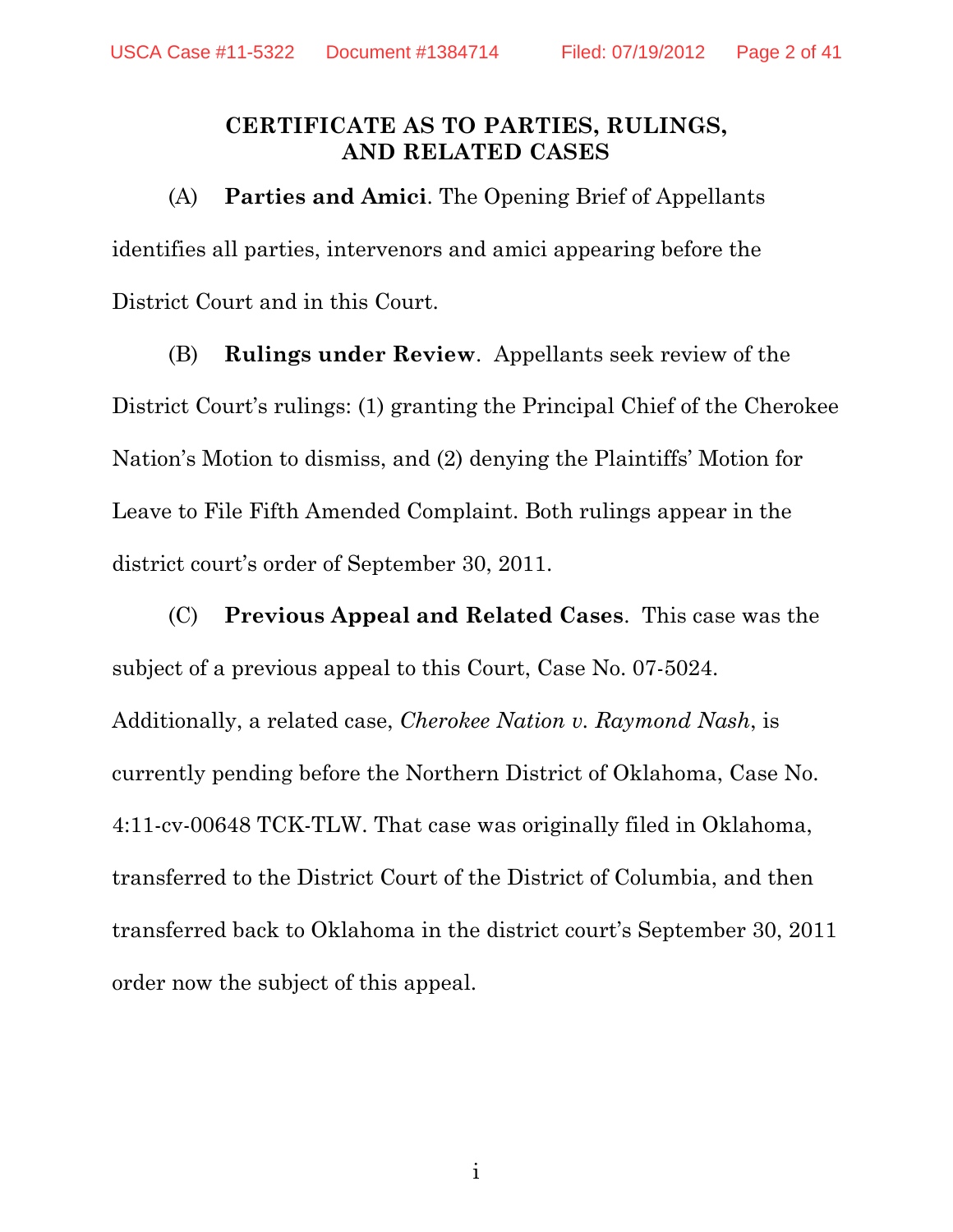# **TABLE OF CONTENTS**

| CERTIFICATE AS TO PARTIES, RULINGS,                                                                                                                                                                            |
|----------------------------------------------------------------------------------------------------------------------------------------------------------------------------------------------------------------|
|                                                                                                                                                                                                                |
|                                                                                                                                                                                                                |
|                                                                                                                                                                                                                |
|                                                                                                                                                                                                                |
|                                                                                                                                                                                                                |
|                                                                                                                                                                                                                |
|                                                                                                                                                                                                                |
|                                                                                                                                                                                                                |
|                                                                                                                                                                                                                |
| I.<br>The Cherokee Nation is not a person required to be joined if                                                                                                                                             |
| A. Rule $19(a)(1)(A)$ is not implicated because relief can be afforded                                                                                                                                         |
| B. Rule $19(a)(1)(B)$ is not implicated because, if the Cherokee Nation<br>has an interest in the subject matter of the lawsuit, the presence<br>of the other parties to this lawsuit adequately protects that |
| The United States' presence in this suit protects most of the<br>1.                                                                                                                                            |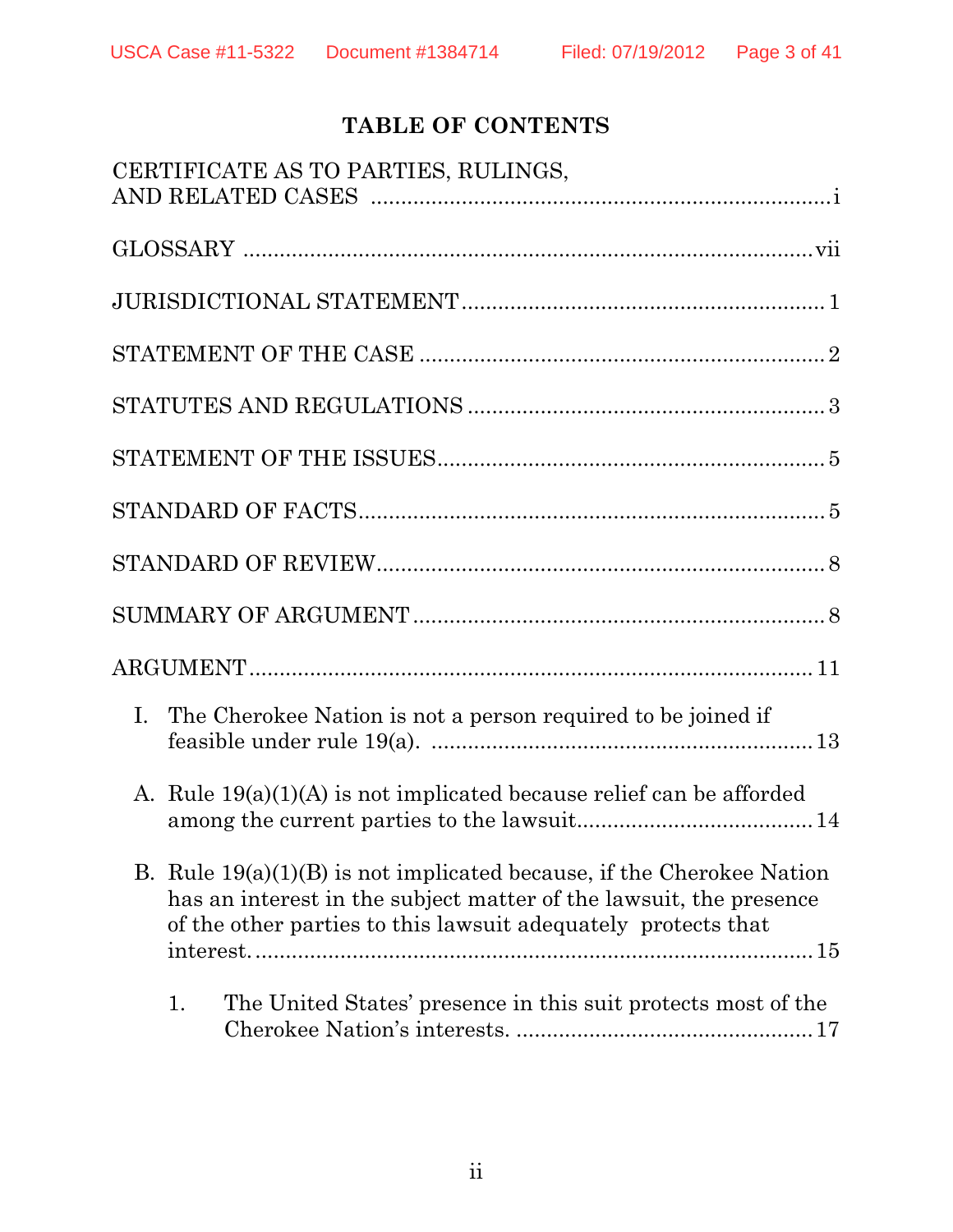|     | 2.<br>The Principal Chief's presence in this suit protects the<br>Cherokee Nation's interests with respect to all of the causes |
|-----|---------------------------------------------------------------------------------------------------------------------------------|
| II. | Even if the Cherokee Nation is a required party under Rule $19(a)$ ,                                                            |
| Ш.  | This case should be remanded for a ruling on the Federal                                                                        |
|     |                                                                                                                                 |
|     | CERTIFICATE OF COMPLIANCE WITH TYPE VOLUME                                                                                      |
|     |                                                                                                                                 |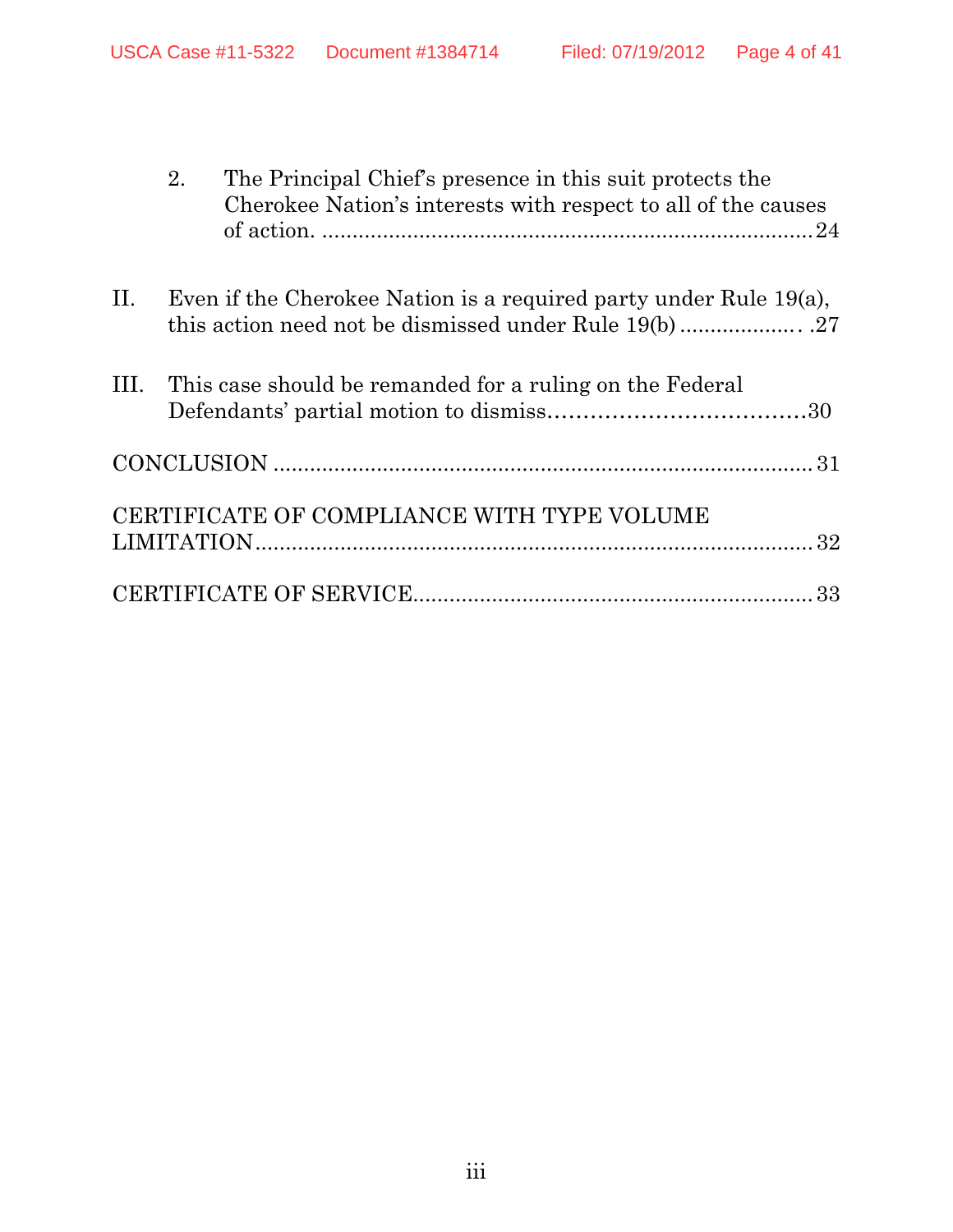## **TABLE OF AUTHORITIES**<sup>1</sup>

## **CASES:**

| Cherokee Nation v. Nash                                   |
|-----------------------------------------------------------|
| Clinton v. Babbitt,                                       |
| Cunningham v. Municipality of Metropolitan Seattle,       |
| Enterprise Management Consultants, Inc. v. United States, |
| <i>*Ex parte Young,</i>                                   |
| George v. Mitchell,                                       |
| Kansas v. United States,                                  |
| Keweenah Bay Indian Community v. Michigan,                |
| Kickapoo Tribe of Indians v. Babbitt,                     |
| Kickapoo Tribe of Oklahoma v. Lujan,                      |
| Liberty Mutual Insurance Company v. Treesdale, Inc.,      |
|                                                           |

<sup>1</sup> Authorities upon which we primarily rely are marked with asterisks.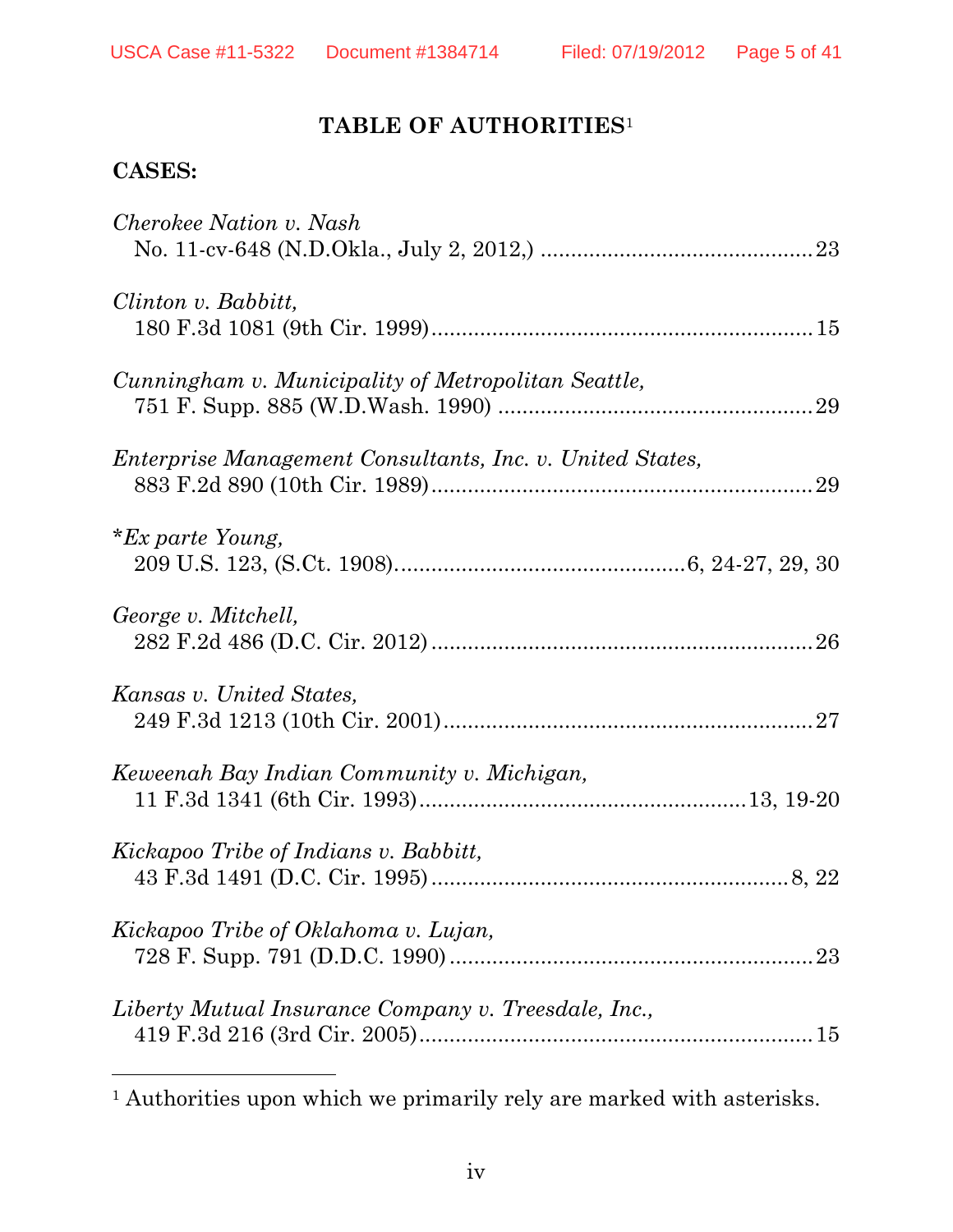| Lomayaktewa v. Hathaway,                             |
|------------------------------------------------------|
| Makah Indian Tribe v. Verity,                        |
| McCowen v. Jamieson,                                 |
| Provident Tradesmens Bank & Trust Co. v. Patterson,  |
| Ramah Navajo School Bd., Inc. v. Babbitt,            |
| <i>Republic of Phillipines v. Pimentel,</i>          |
| Salt River Project Agr. Imp. And Power Dist. v. Lee  |
| Shermoen v. United States,                           |
| Special Jet Services, Inc. v. Federal Insurance Co., |
| <i>Thomas v. United States,</i>                      |
| *Vann v. Kempthorne,                                 |
| W. Md. Ry. Co. v. Harbor Ins. Co.,                   |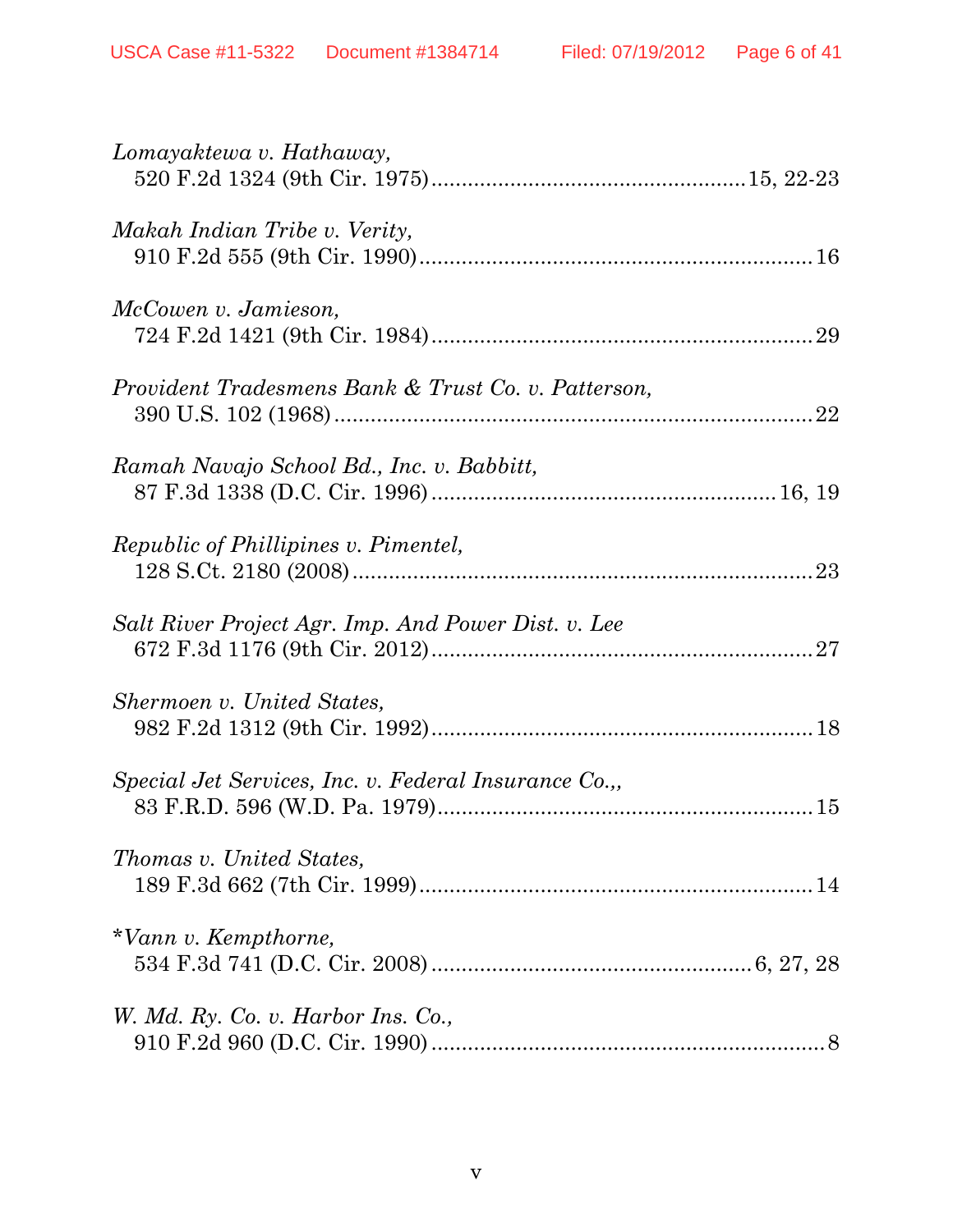| <i>Washington v. Daley,</i>                         |  |
|-----------------------------------------------------|--|
|                                                     |  |
|                                                     |  |
| Wichita and Affiliated Tribes of Oklahoma v. Hodel, |  |
|                                                     |  |

## STATUTES, CODES:

## **RULES:**

## **TREATISE:**

|--|--|--|--|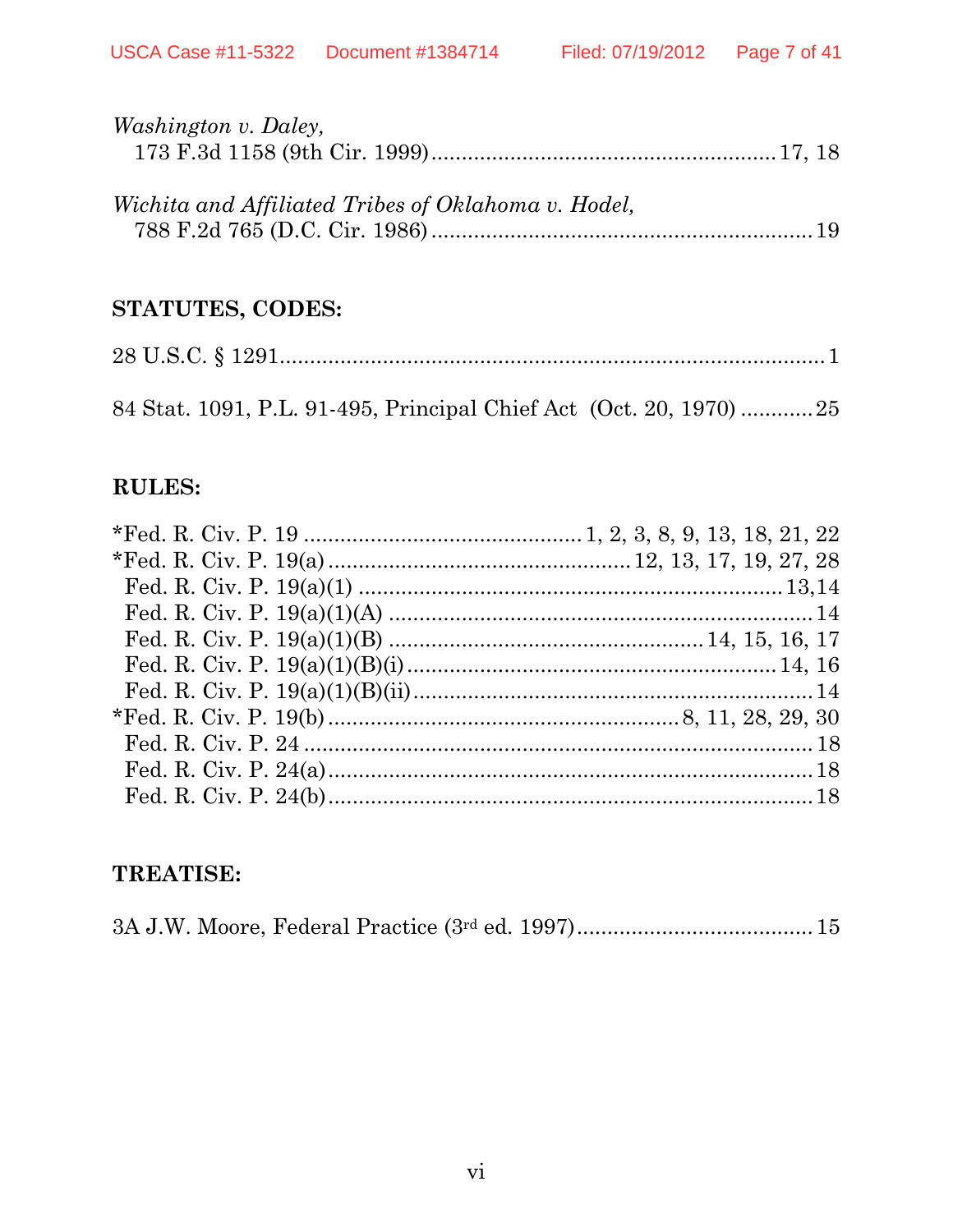# **GLOSSARY**

|                                    | Acronym |
|------------------------------------|---------|
| Administrative Procedure Act       | APA     |
| Federal Rule of Civil Procedure 19 | Rule 19 |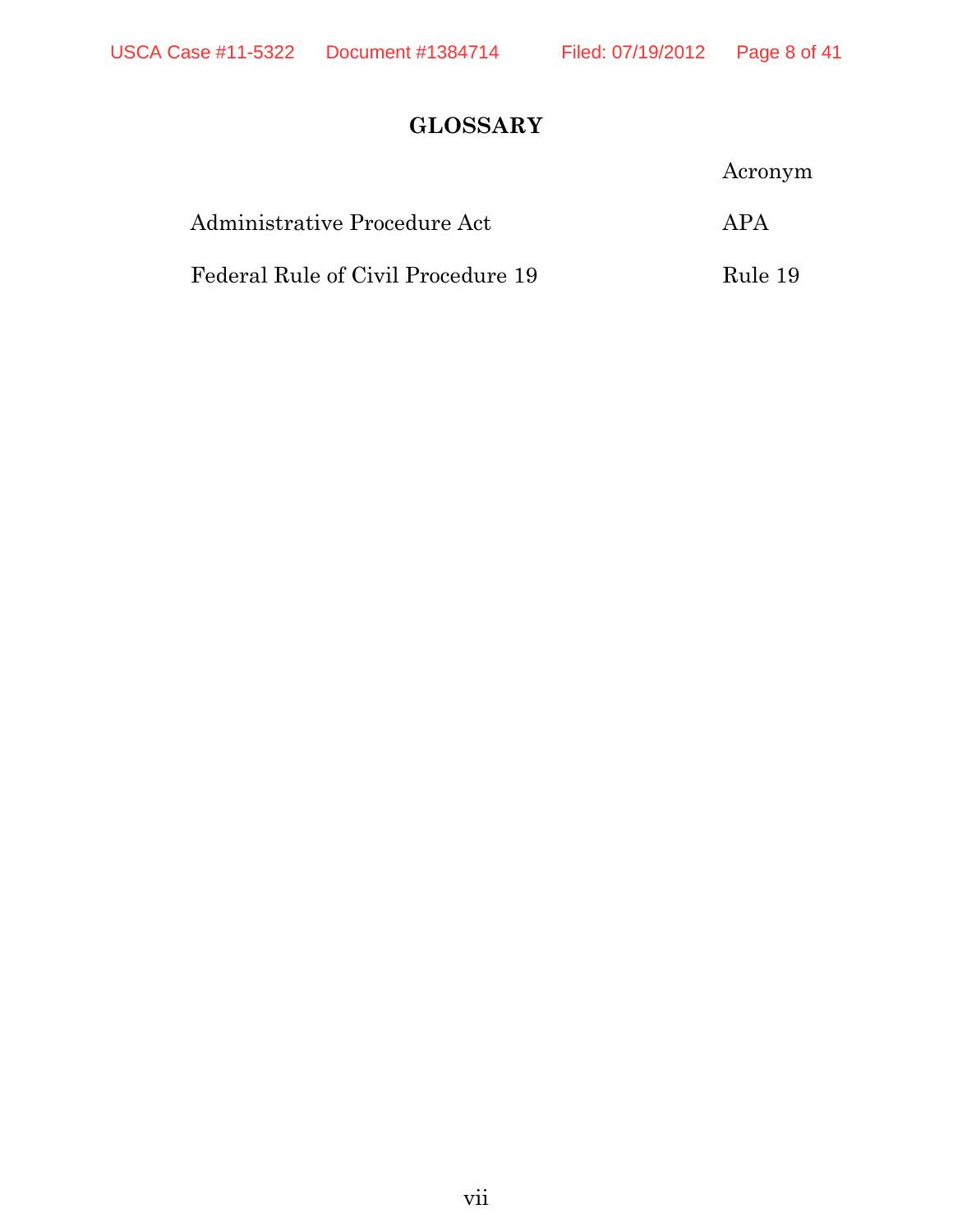#### **JURISDICTIONAL STATEMENT**

The United States agrees with Appellants that this Court has jurisdiction pursuant to 28 U.S.C. § 1291 over Appellants' appeal from the judgment entered on September 30, 2011, and that Appellants timely filed their Notice of Appeal.

Appellants' jurisdictional statement incorrectly implies, however, that the district court had jurisdiction over all of Appellants' claims. In fact, as set out in the United States' partial motion to dismiss, appellant's complaint contains numerous jurisdictional defects. For the reasons stated in Section III, *infra* at 30, if this Court reverses the district court's Rule 19 ruling, it should remand the matter to the district court to rule on the United States' defenses, including its jurisdictional defenses, in the first instance.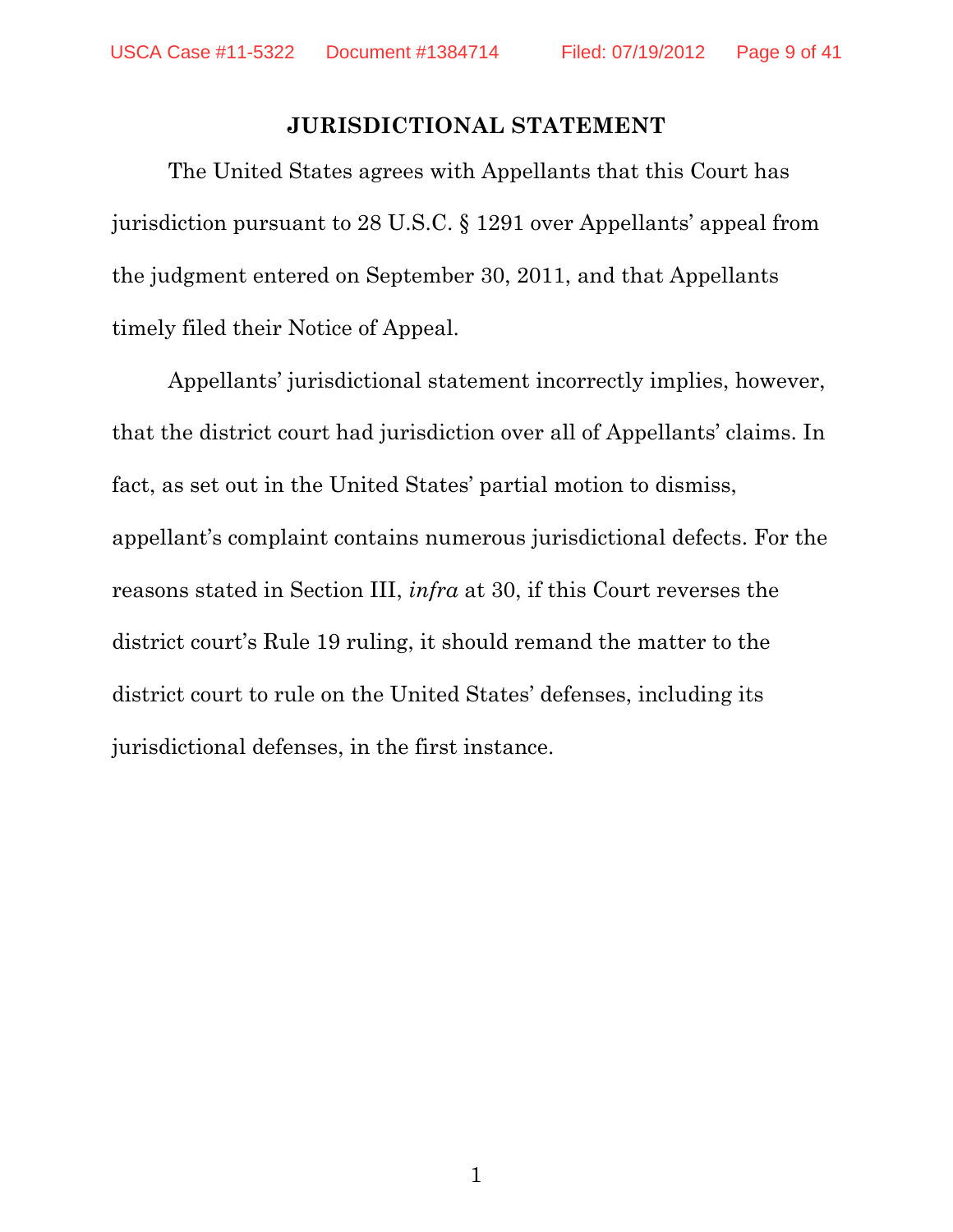### **STATEMENT OF THE CASE**

Appellants brought six causes of action, each composed of multiple sub-claims, asserting that the United States and the Principal Chief of the Cherokee Nation violated the treaty between the Cherokee Nation and the United States, as well as Appellants' statutory and constitutional rights. Most of these claims are improper, for reasons differing from claim to claim. The United States accordingly filed a partial motion to dismiss in the district court, setting out in detail the numerous defects in Appellants' complaint.

 Although the United States continues to believe that much of Appellants' complaint should be dismissed, it recognizes that this dismissal should be based on the correct legal grounds. This brief explains why the district court erred in dismissing the complaint in its entirety under Federal Rule of Civil Procedure 19. But the United States believes that on remand, the defendants should have an opportunity to demonstrate the numerous other defects in Appellants' claims, which the district court did not reach in ordering dismissal entirely on Rule 19 grounds.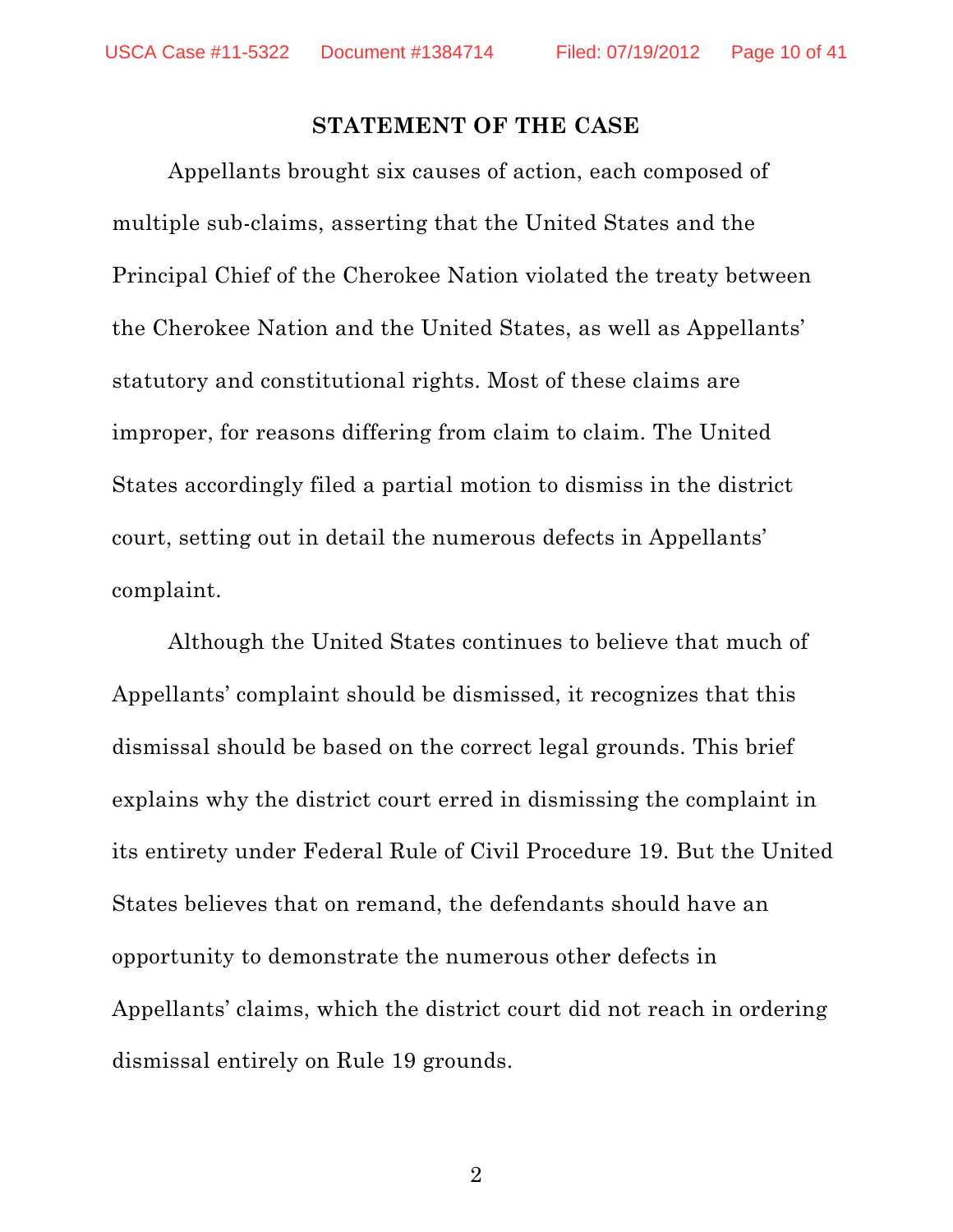## **STATUTES AND REGULATIONS**

Rule 19. Required Joinder of Parties

(a) Persons Required to Be Joined if Feasible.

(1) Required Party. A person who is subject to service of process and whose joinder will not deprive the court of subject-matter jurisdiction must be joined as a party if:

(A) in that person's absence, the court cannot accord complete relief among existing parties; or

(B) that person claims an interest relating to the subject of the action and is so situated that disposing of the action in the person's absence may:

(i) as a practical matter impair or impede the person's ability to protect the interest; or

(ii) leave an existing party subject to a substantial risk of incurring double, multiple, or otherwise inconsistent obligations because of the interest.

(2) Joinder by Court Order. If a person has not been joined as required, the court must order that the person be made a party. A person who refuses to join as a plaintiff may be made either a defendant or, in a proper case, an involuntary plaintiff.

(3) Venue. If a joined party objects to venue and the joinder would make venue improper, the court must dismiss that party.

(b) When Joinder Is Not Feasible. If a person who is required to be joined if feasible cannot be joined, the court must determine whether, in equity and good conscience, the action should proceed among the existing parties or should be dismissed. The factors for the court to consider include: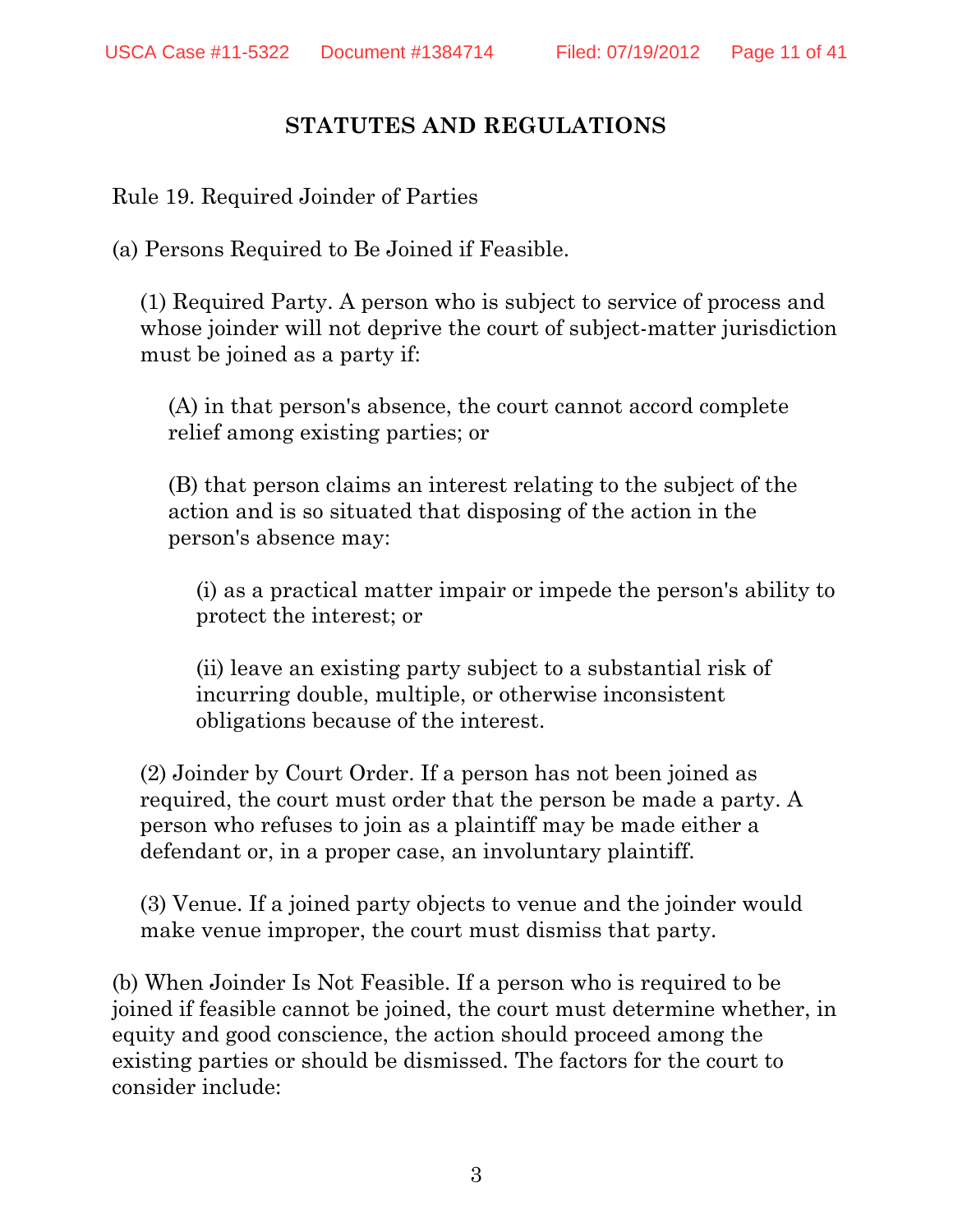(1) the extent to which a judgment rendered in the person's absence might prejudice that person or the existing parties;

(2) the extent to which any prejudice could be lessened or avoided by:

- (A) protective provisions in the judgment;
- (B) shaping the relief; or
- (C) other measures;

(3) whether a judgment rendered in the person's absence would be adequate; and

(4) whether the plaintiff would have an adequate remedy if the action were dismissed for nonjoinder.

(c) Pleading the Reasons for Nonjoinder. When asserting a claim for relief, a party must state:

(1) the name, if known, of any person who is required to be joined if feasible but is not joined; and

(2) the reasons for not joining that person.

(d) Exception for Class Actions. This rule is subject to Rule 23.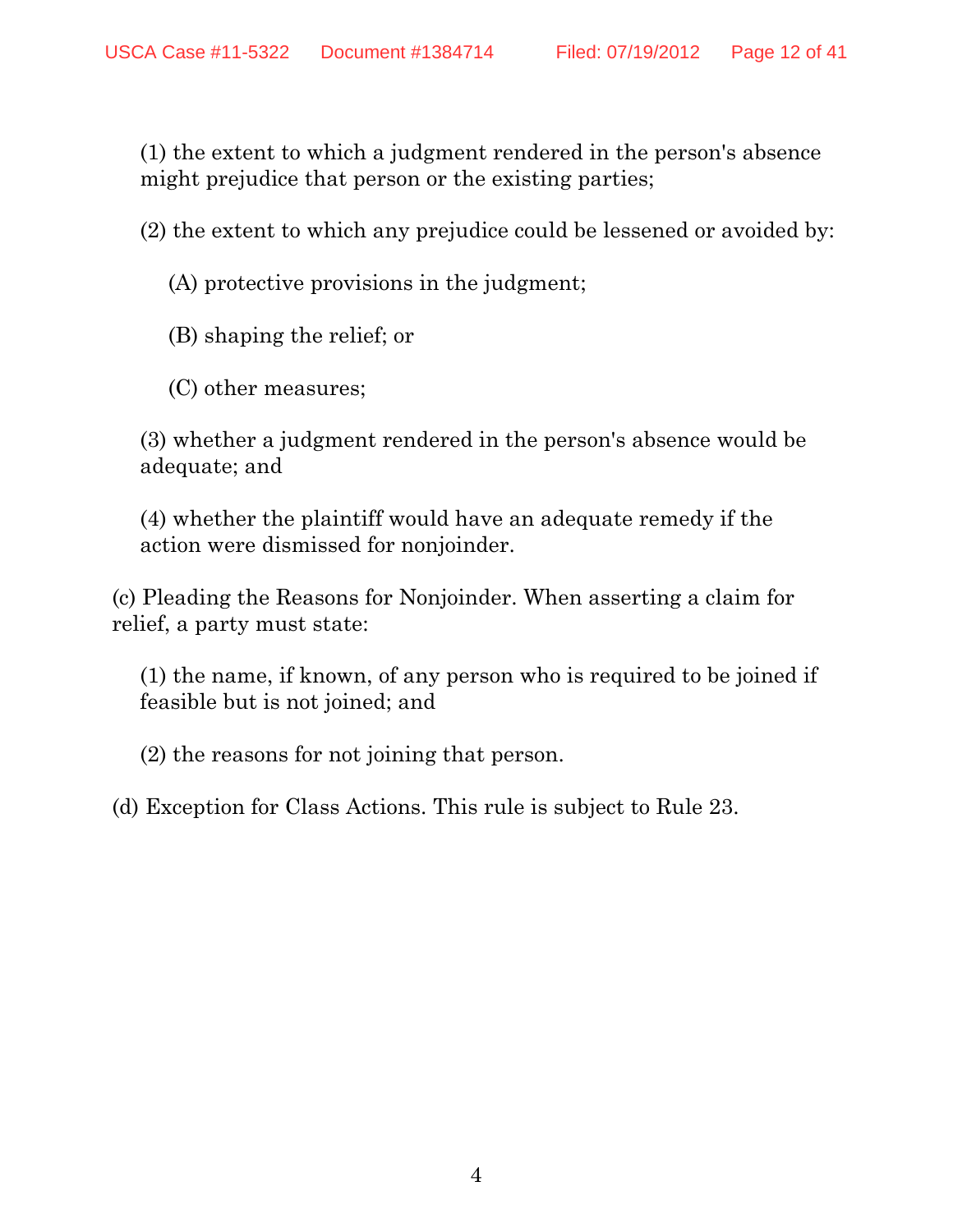#### **STATEMENT OF THE ISSUES**

 Did the district court properly dismiss Appellants' fourth amended complaint under Federal Rule of Civil Procedure 19 on the ground that the Cherokee Nation was a necessary party that could not be joined in the litigation, even though both the United States and the Cherokee Nation's Principal Chief, sued in his official capacity, were already parties to the litigation?

#### **STATEMENT OF FACTS**

Appellants' opening brief adequately explains the factual background of this dispute, but some additional explanation of this case's procedural history may be helpful to the Court.

Appellants Marilyn Vann, *et. al.* ("Vann") brought this action against the Secretary of the Interior and the United States Department of the Interior ("Federal Defendants" or "United States") and the Principal Chief of the Cherokee Nation ("Principal Chief") in his official capacity, alleging various claims that the Defendants had violated Federal law and engaged in arbitrary and capricious conduct. (*See* A-001-11).

This Court previously held in a prior appeal in this same case that while the Cherokee Nation was protected by tribal immunity, the

 $\sim$  5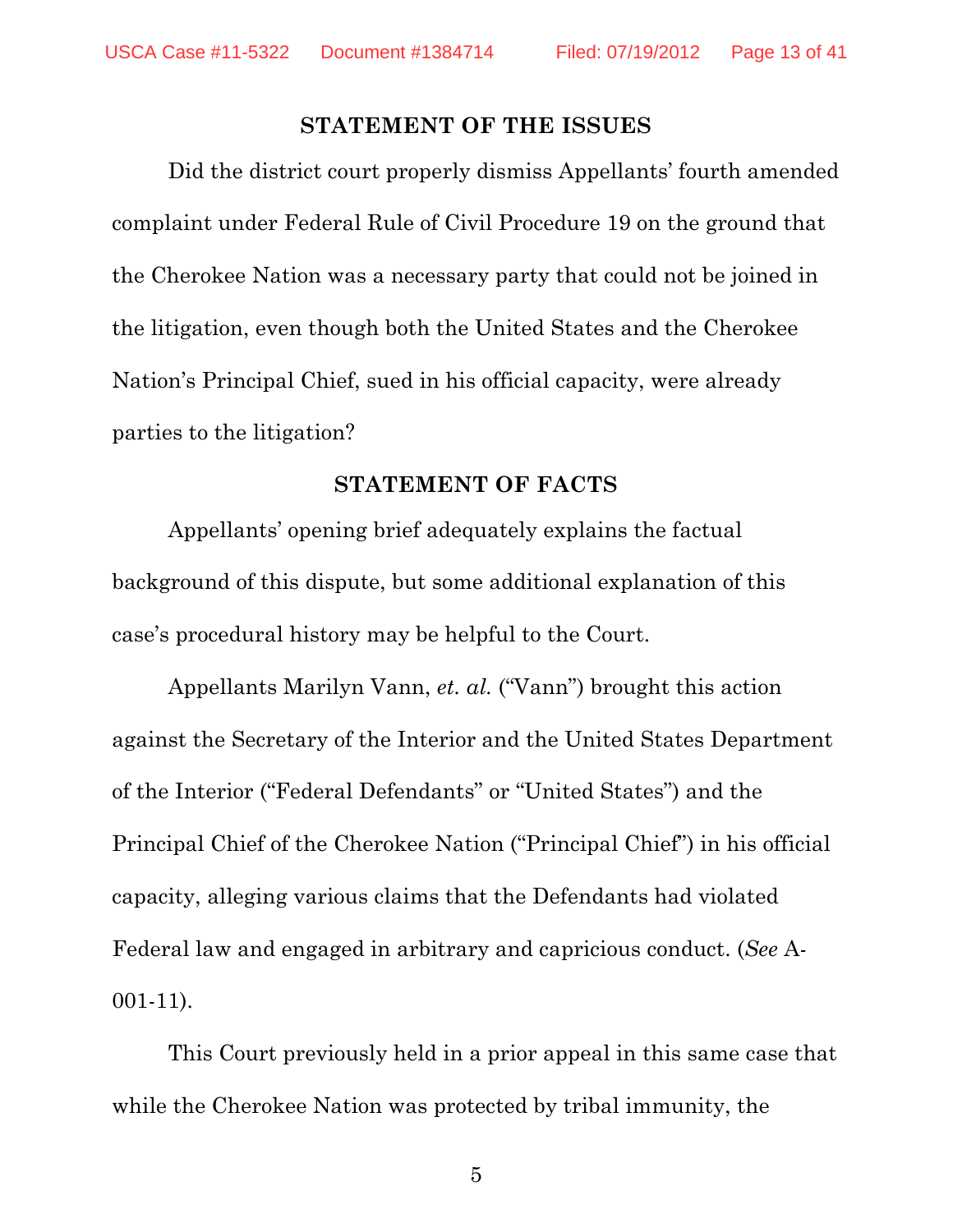Principal Chief could be brought into this suit in his official capacity under *Ex parte Young*, 209 U.S. 123 (1908). *Vann v. Kempthorne*, 524 F.3d 741 (D.C. Cir. 2008). The Court ordered that on remand the district court should consider whether the action need be dismissed under Rule 19(b), also stating that it had not reviewed the district court's Rule 19(a) determination. *Id.* at 756, 756 n.6.

On remand before the district court, Vann amended her complaint, leaving six causes of action pending:

- 1. "Violation of the United States Constitution/Federal Law," against all defendants, in which Vann alleged violations of the United States Constitution, the Act of 1970, the Cherokee Constitution, the Treaty Between the United States and the Cherokee Indians of 1866, and the Indian Civil Rights Act. Dist. Ct. Dkt. No. 115 at 29-30;
- 2. "Judicial Review of Agency Action Under the APA" against the Federal defendants;
- 3. A cause of action against the Cherokee Defendants for "implementing policies denying Plaintiffs the right to vote;"
- 4. An equal protection claim against the Federal Defendants;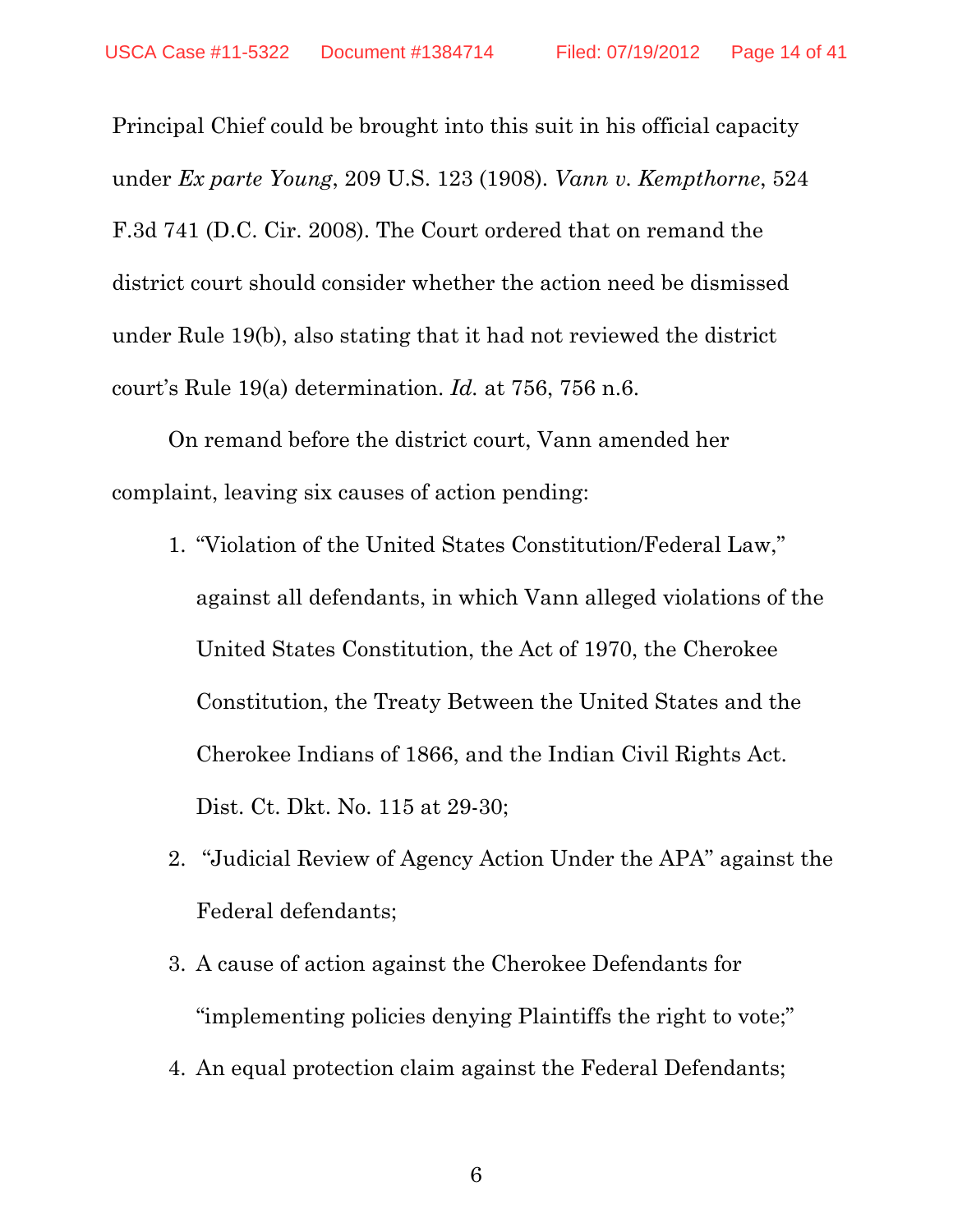- 5. A challenge to the Federal Defendants' failure to provide the Cherokee Freedmen with Certificate of Degree of Indian Blood ("CDIB") cards; and
- 6. A second equal protection claim against the Federal Defendants based specifically on the failure to provide CDIB cards.

The Principal Chief's motion to dismiss the amended complaint centered on his argument that the entirety of this case should be dismissed on Rule 19 grounds because the Cherokee Nation was a necessary party that could not be joined due to sovereign immunity. The Federal Defendants, by contrast, filed a partial motion to dismiss the amended complaint agreeing in part with the Principal Chief by arguing that part of Vann's action should be dismissed on Rule 19 grounds, but arguing that most (but not all) of Vann's action should be dismissed on other grounds. For example, the United States explained that Vann did not have a private right of action under either the Thirteenth Amendment or the Treaty of 1866, that she had failed to state a claim under the Fifteenth Amendment or the Administrative Procedure Act, that the United States had no trust duty to intervene on Vann's behalf, and that portions of Vann's APA claim were moot. The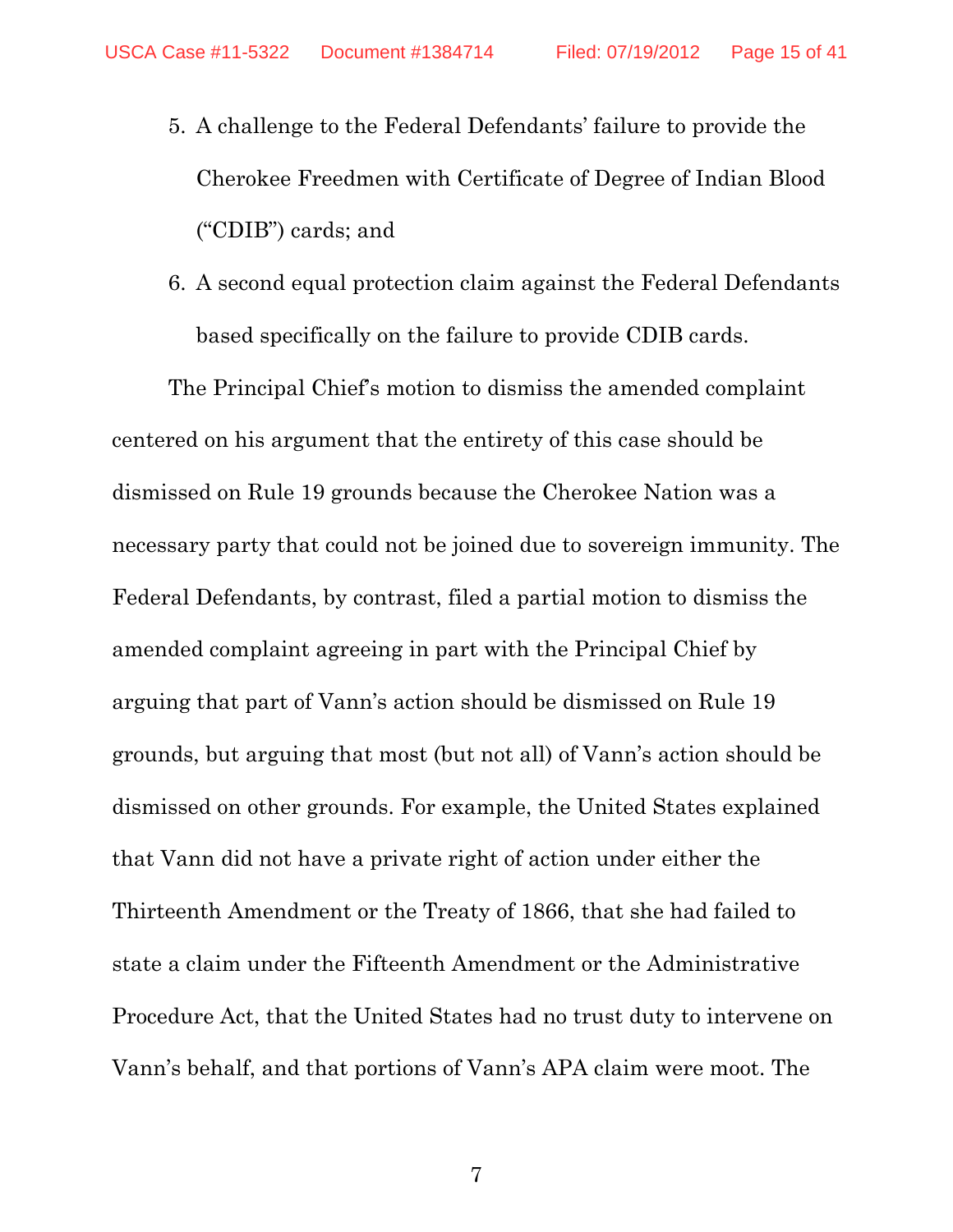district court granted the Principal Chief's motion to dismiss the entire amended complaint on Rule 19 grounds. Because granting the motion resulted in dismissal of all of Vann's claims, the district court denied as moot the United States' partial motion to dismiss.

#### **STANDARD OF REVIEW**

This Court reviews Rule 19(a) determinations *de novo*. *See W. Md. Ry. Co. v. Harbor Ins. Co.*, 910 F.2d 960, 963 n.6 (D.C. Cir. 1990). It reviews Rule 19(b) determinations for abuse of discretion. *Kickapoo Tribe of Indians v. Babbitt*, 43 F.3d 1491, 1495 (D.C. Cir. 1995) (citation omitted).

#### **SUMMARY OF ARGUMENT**

This Court should reverse the district court's entry of judgment against Vann and remand the case for the district court to adjudicate the United States' partial motion to dismiss.

The district court dismissed Vann's fourth amended complaint under Federal Rule of Civil Procedure 19 on the ground that the Cherokee Nation was a necessary party that could not be joined in the litigation. Although the district court is correct that the Cherokee Nation cannot be joined due to sovereign immunity, it is incorrect that the inability to join the Cherokee Nation required dismissal under Rule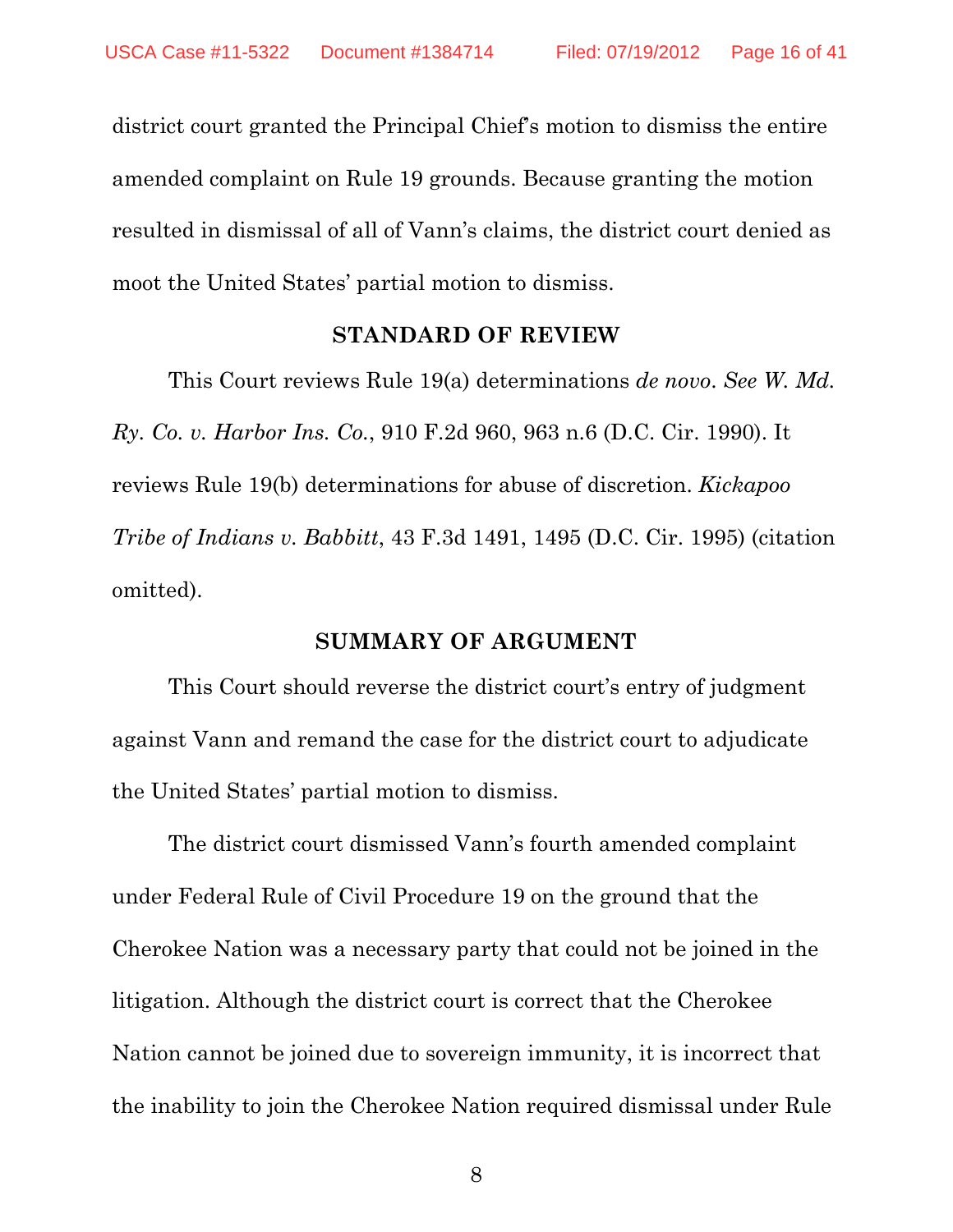19. The United States and the Principal Chief are already parties to this suit, and in these circumstances their presence is adequate to protect the Cherokee Nation's interests.

The United States' presence alone is sufficient to safeguard the Cherokee Nation's interests with respect to most of the claims in this litigation. Vann's causes of action against the United States appear to raise claims, if at all, under the Administrative Procedure Act. An otherwise valid APA claim against the United States need not be dismissed under Rule 19 solely because the challenged Federal action relates to the United States' obligations towards an Indian tribe that cannot be joined due to sovereign immunity. When the United States is defending a federal agency's actions, it is generally capable of adequately protecting the interests of all nonparties that share an interest in seeing the action upheld.

As to parts of Vann's first two causes of action, however, the presence of the United States in this suit does not protect the Cherokee Nation's interests. In these two causes of action, Vann alleges in part that the United States and the Principal Chief have violated the Treaty of 1866 between the United States and the Cherokee Nation. To prevail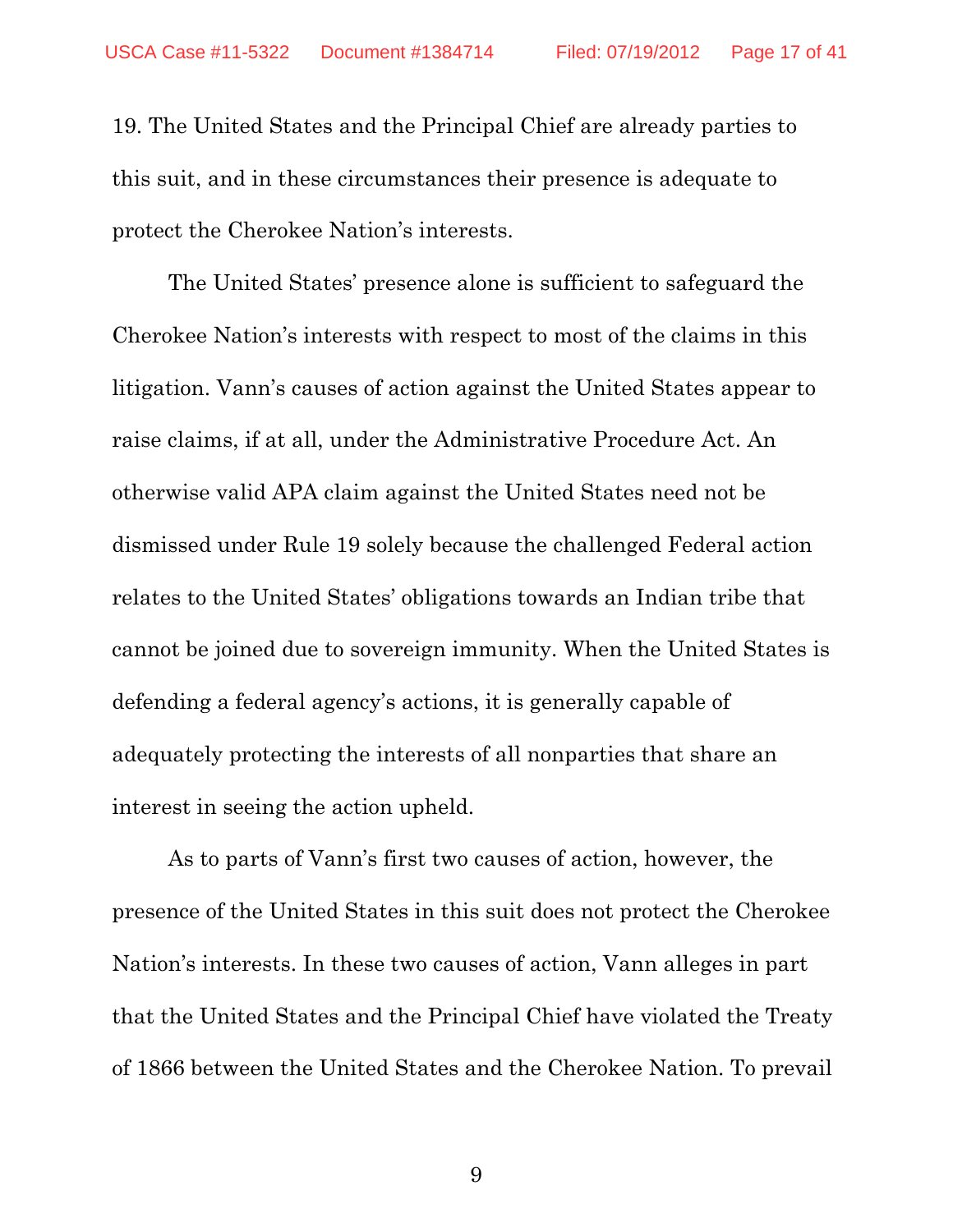on these claims, Vann must persuade the district court to agree with her interpretation of the scope of the Cherokee Nation's rights and obligations under that treaty. As a treaty signatory, the United States' interests in interpreting the treaty do not necessarily align with those of the Cherokee Nation, and in fact are likely adverse. The United States, therefore, does not adequately represent the interests of the Cherokee Nation on these two claims.

But this fact does not require dismissal of those claims because the Principal Chief, who has been named as a defendant under *Ex parte Young*, is also a party to this lawsuit in his official capacity. The Principal Chief has a strong interest in defending himself in this suit, and his defenses can be expected to be the same as those available to the Cherokee Nation if it were a party. If this case is adjudicated on the merits, the Principal Chief can be expected to argue that his office's actions were lawful and consistent with the Cherokee Nation's rights. And he can be expected to raise any viable defense against Vann's interpretation of the Cherokee Nation's rights and obligations under Federal law. Thus, the Principal Chief's presence, as a practical matter, adequately protects the Cherokee Nation's interests in this suit.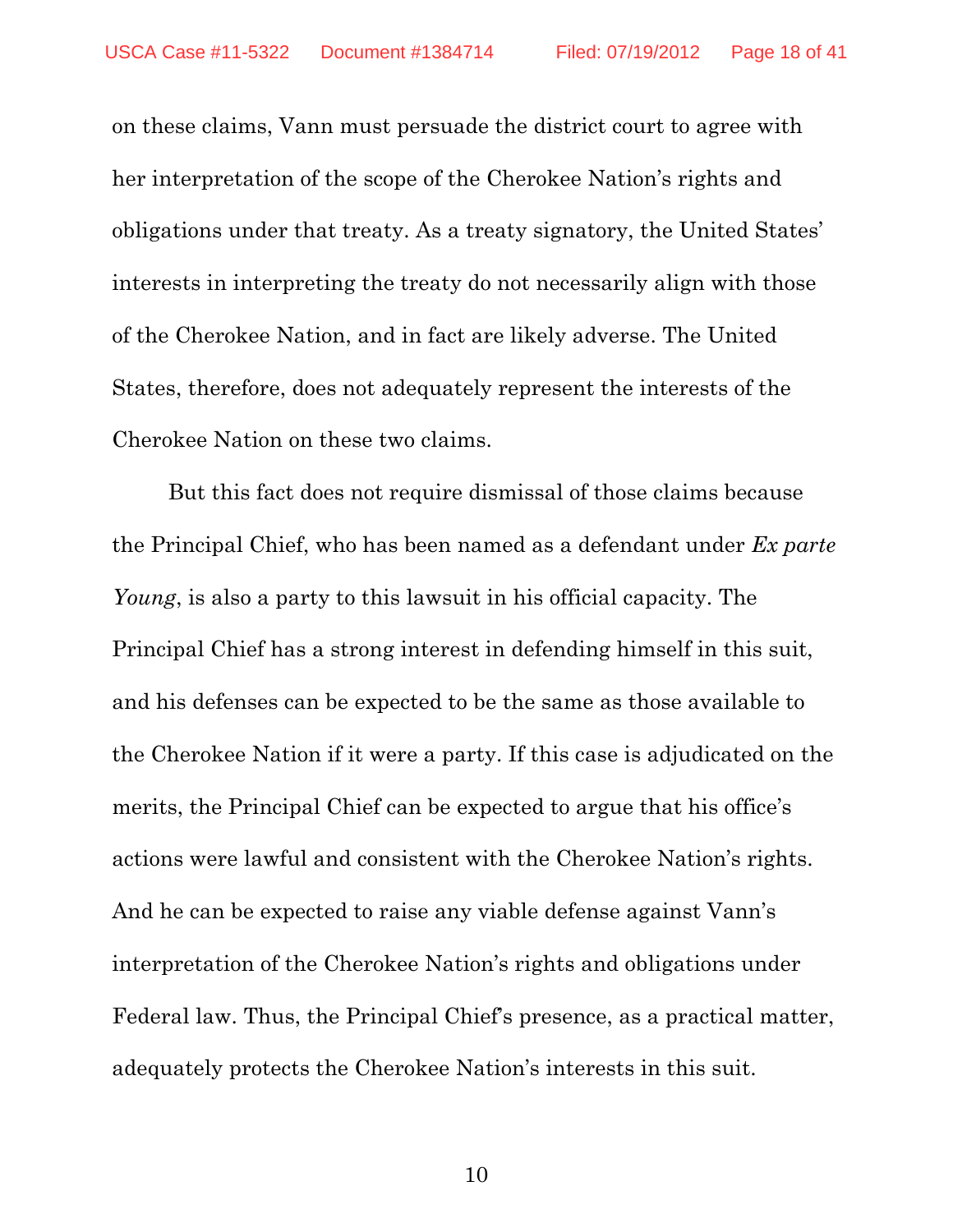Because the district court granted the Principal Chief's motion to dismiss, it denied the United States' partial motion to dismiss as moot. This case should be remanded to the district court to rule on that motion.

#### **ARGUMENT**

This Court should reverse the district court's dismissal of Vann's complaint and remand the case to the district court to adjudicate the United States' partial motion to dismiss.2 The United States argued below, and continues to believe, that most of Vann's claims contain jurisdictional or other defects and ought to be dismissed. But it is cognizant of the fact that this dismissal should be based on appropriate legal grounds. Rule 19 does not provide a proper basis for dismissing Vann's claims.3

 $\overline{a}$ 

<sup>2</sup> Although the United States is advocating reversal of the district court, the United States is an appellee in this case because the district court's judgment below was in its favor. The United States' response brief is due on the same day as the Principal Chief's response brief. This concurrent due date will deprive the tribe of an opportunity to respond to the United States' position. For that reason, the United States suggests that the Principal Chief be given leave to file a supplemental response addressing arguments raised in this brief.

<sup>3</sup> The United States' position in this appeal differs in an important respect from the position it took before the district court. There, the United States briefed the question of whether the presence of the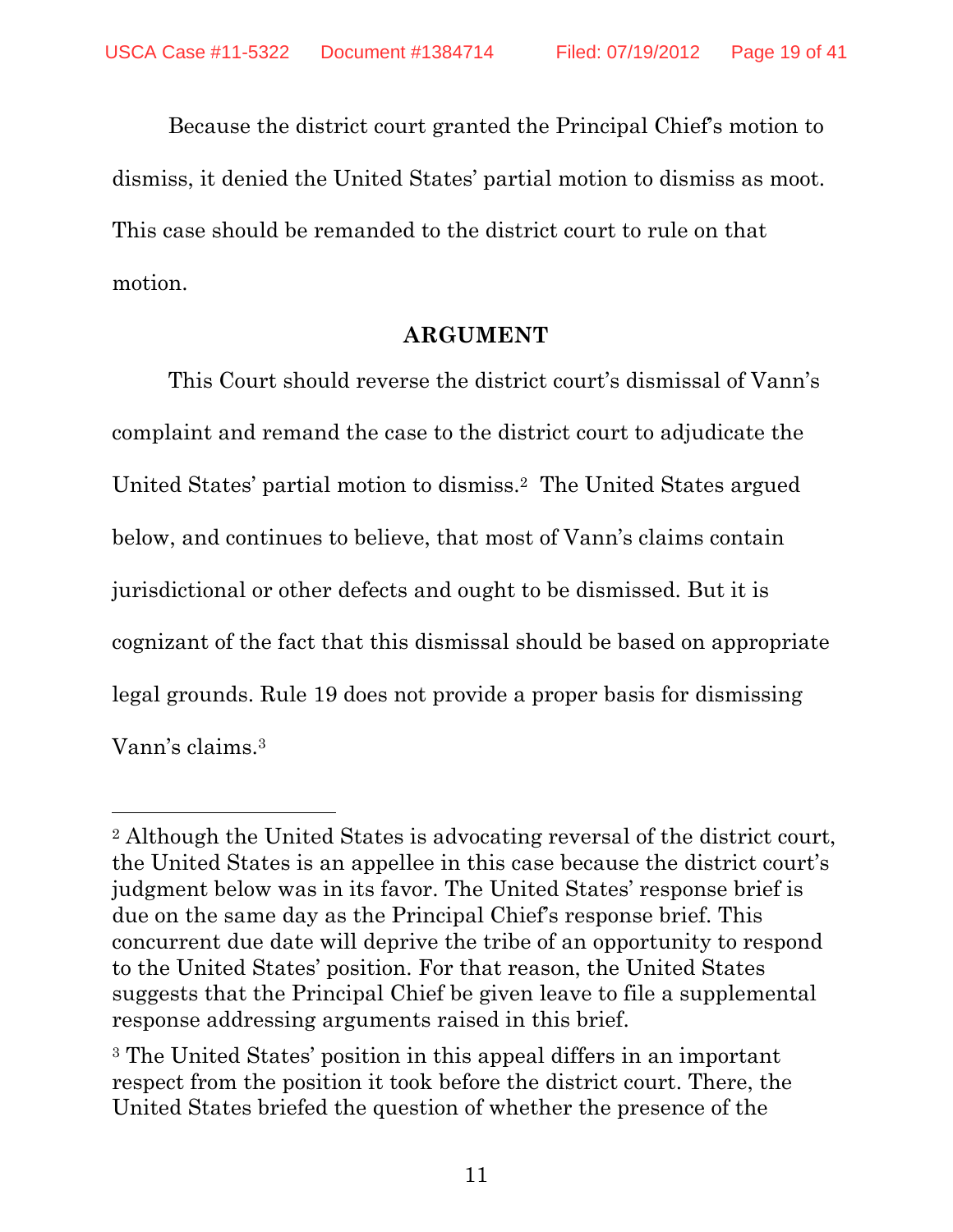The Cherokee Nation is not a required party to this suit because the United States and the Cherokee Nation's Principal Chief who is sued in his official capacity, are already parties, and their presence ensures that the Cherokee Nation's interests in this suit will be protected.

The district court relied on Federal Rule of Civil Procedure 19 in dismissing the complaint. Its analysis was mistaken, for two reasons:

First, the Cherokee Nation is not a person required to be joined if feasible under Rule 19(a). Assuming that the Cherokee Nation "claim[s] an interest relating to the subject matter of the action," the presence of the United States and the Principal Chief ensures that "as a practical matter," the interest will not be impeded in the Cherokee Nation's absence.

United States in this lawsuit adequately protects the Cherokee Nation's interests in this suit, and, for reasons discussed *infra* at 17-23, argued that its presence protects the Nation's interests as to most, but not all, of Vann's causes of action. Although the United States continues to believe that this position is accurate, it now believes that it should have taken the further step of analyzing whether the Principal Chief's presence in the suit is adequate to protect the Cherokee Nation's interests as to the remaining causes of action. Because the Principal Chief's presence is adequate, the United States believes that Rule 19 does not require dismissal of any of the claims in the suit.

l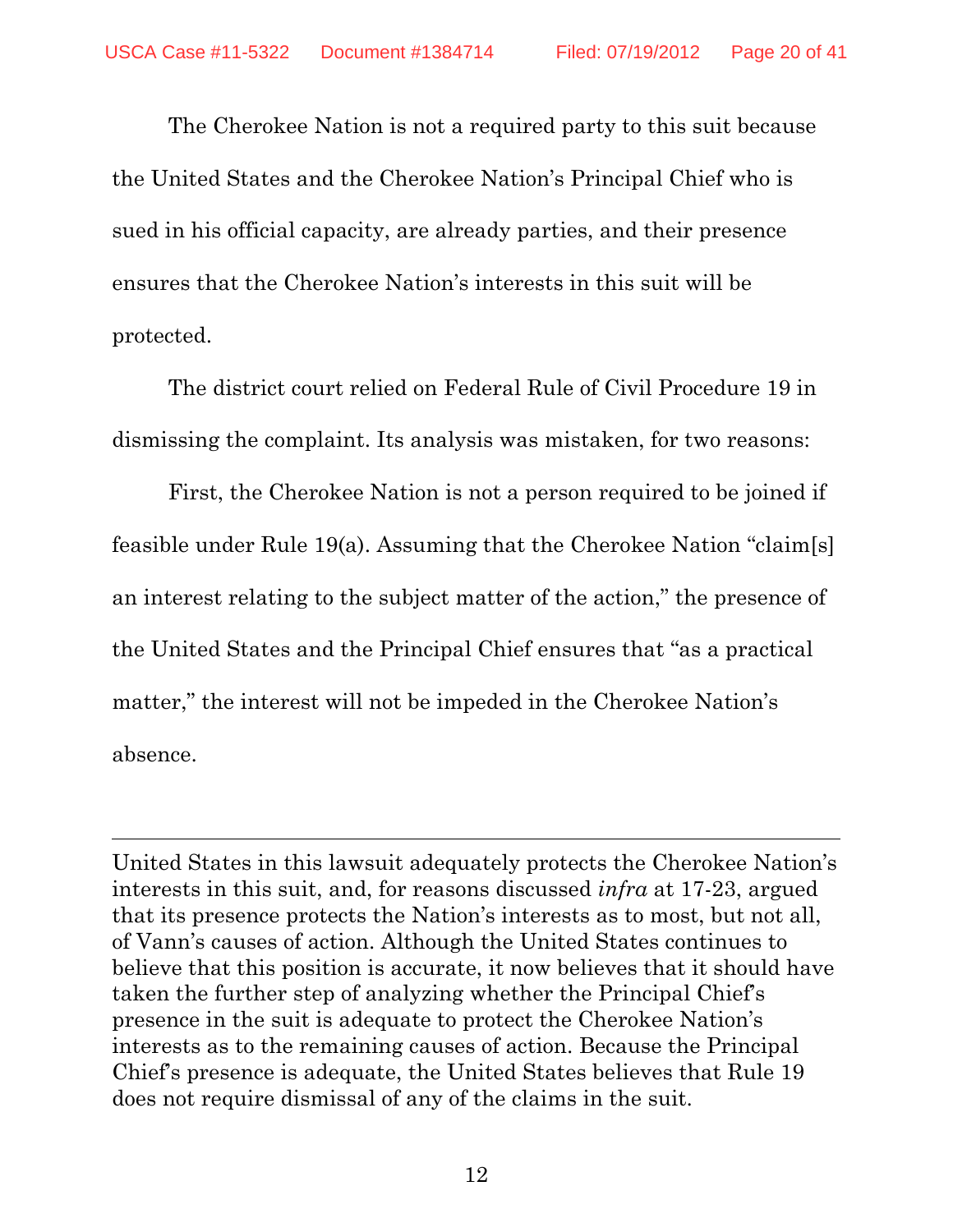Second, even if the Cherokee Nation were a required party under Rule 19(a), Rule 19(b) would not necessitate dismissal of Vann's complaint. Rule 19(b) requires courts to determine whether "in equity and good conscience" the action can proceed among the existing parties or should be dismissed. Fed. R. Civ. P. 19. The suit can proceed under that standard.

 Although Rule 19 does not bar this suit, many of Vann's causes of action have procedural or other defects, which the United States identified in its partial motion to dismiss. For that reason, this Court should reverse the district court's decision and remand to rule on the other grounds for dismissal that it did not previously reach.

## **I. THE CHEROKEE NATION IS NOT A PERSON REQUIRED TO BE JOINED IF FEASIBLE UNDER RULE 19(A).**

The Cherokee Nation is not a "required party" within the meaning

of Rule 19(a). Rule 19(a)(1) reads as follows:

(1) Required Party. A person who is subject to service of process and whose joinder will not deprive the court of subject-matter jurisdiction must be joined as a party if:

(A) in that person's absence, the court cannot accord complete relief among existing parties; or

(B) that person claims an interest relating to the subject of the action and is so situated that disposing of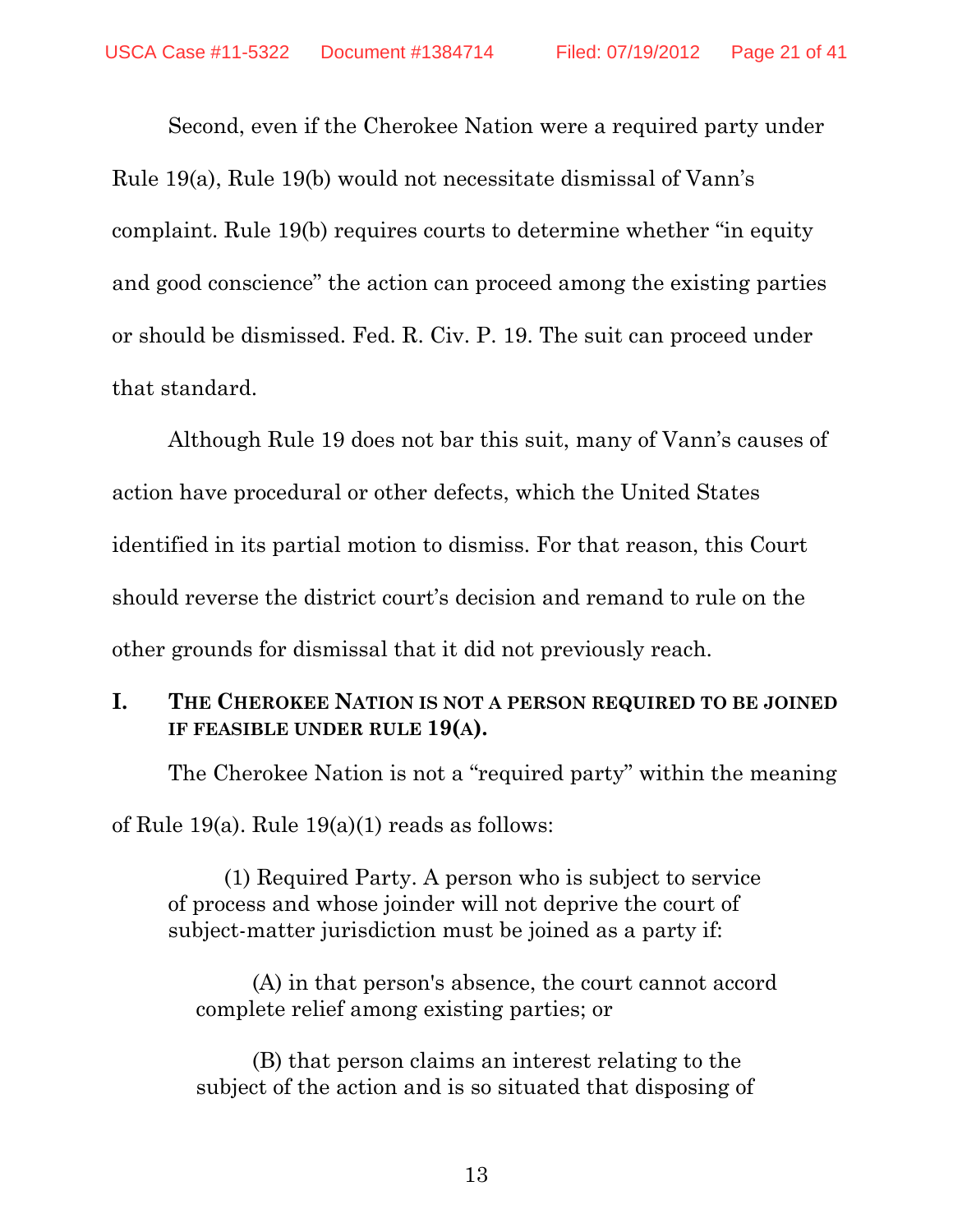the action in the person's absence may:

(i) as a practical matter impair or impede the person's ability to protect the interest; or

(ii) leave an existing party subject to a substantial risk of incurring double, multiple, or otherwise inconsistent obligations because of the interest.

Neither subsections 19(a)(1)(A) nor 19(a)(1)(B)(i) are implicated here.4

### **A. Rule 19(a)(1)(A) is not implicated because relief can be afforded among the current parties to the lawsuit.**

Subsection 19(a)(1)(A) does not apply here because all of the relief

Vann requested is against the current parties to the lawsuit, and because no defendant is asserting a claim for indemnity, contribution, or the like against an absent party. *See also Thomas v. United States*, 189 F.3d 662, 668 (7th Cir. 1999) (rejecting argument that a tribe is necessary within the meaning of Subsection  $19(a)(1)(A)$  because it might refuse to abide by the legal consequences of a judgment against the United States). Thus the Cherokee Nation is a required party, if at all,

 $\overline{a}$ 

<sup>4</sup> No party has asserted that Vann's claims implicate Rule  $19(a)(1)(B)(ii)$ . None of the claims implicate that provision because neither the United States nor the Principal Chief face a substantial risk of conflicting obligations from an adverse judgment.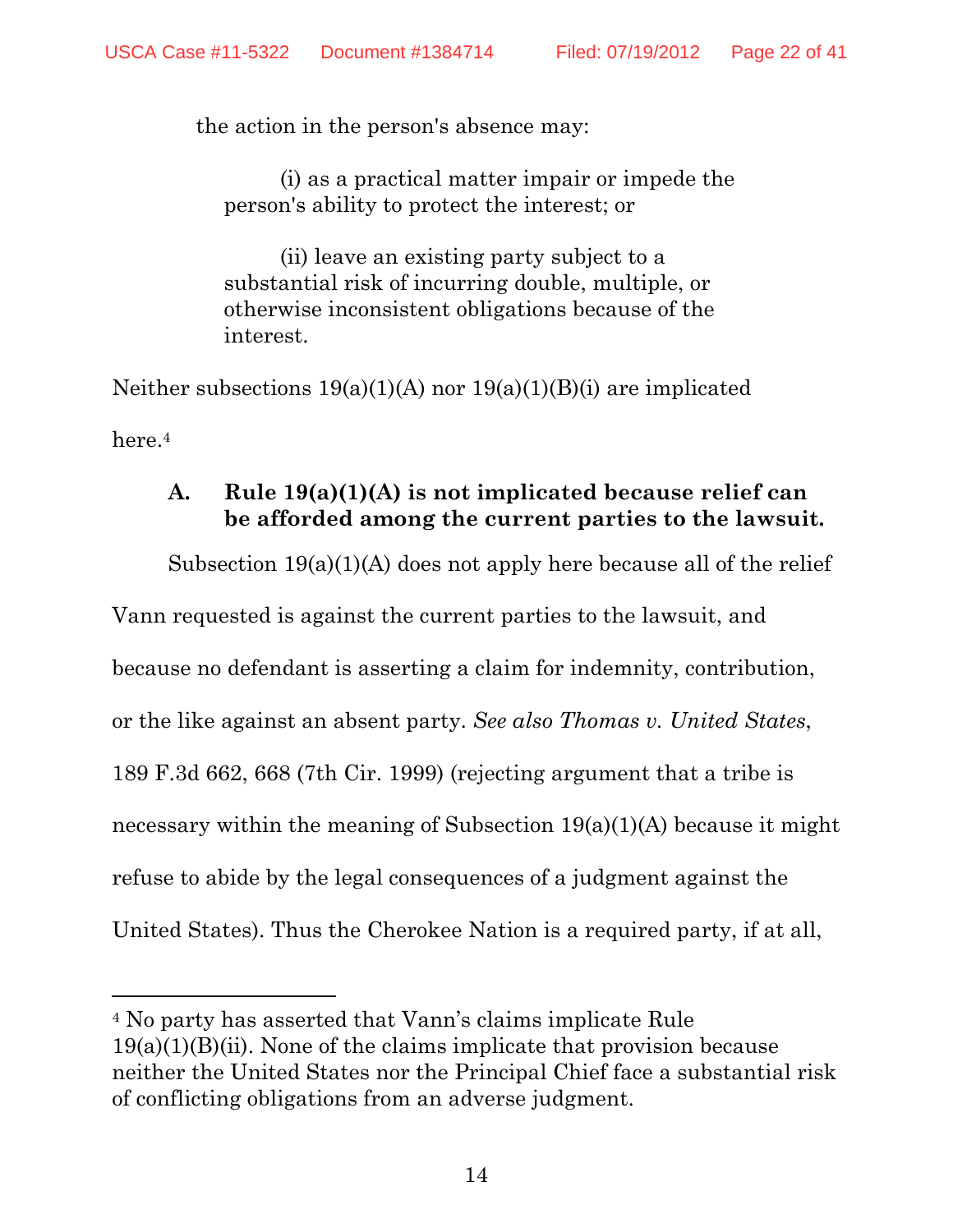under Subsection 19(a)(1)(B)*.* 

**B. Rule 19(a)(1)(B) is not implicated because, if the Cherokee Nation has an interest in the subject matter of the lawsuit, the presence of the other parties to this lawsuit adequately protects that interest.** 

 Vann's claims do not implicate 19(a)(1)(B) either. As an initial matter, it is questionable whether the Cherokee Nation "claims an interest relating to the subject of the action." Fed. R. Civ. P. 19(a)(1)(B). Doubtless, the Cherokee Nation has a strong "interest" in the outcome of this litigation as the term "interest" is used colloquially. But cases finding that a tribe is an indispensible party have ordinarily interpreted Rule 19 to address only legally-protected interests of a tribe that would be directly affected by a judgment, such as cases seeking to invalidate a settlement involving a tribe, *Clinton v. Babbitt*, 180 F.3d 1081 (9th Cir. 1999); seeking to invalidate a lease signed by a tribe, *Lomayaktewa v. Hathaway*, 520 F.2d 1324 (9th Cir. 1975); or seeking to contest a tribal treaty right, *Keweenah Bay Indian Community v. Michigan*, 11 F.3d 1341 (6th Cir. 1993); *see also Liberty Mutual Insurance Company v. Treesdale, Inc.*, 419 F.3d 216, 230 (3rd Cir. 2005) (quoting *Special Jet Services, Inc. v. Federal Ins. Co.*, 83 F.R.D. 596, 599 (W.D. Pa. 1979) (quoting 3A, J. W. Moore's Federal Practice, Sect. 19.07-1(2) (3d. ed.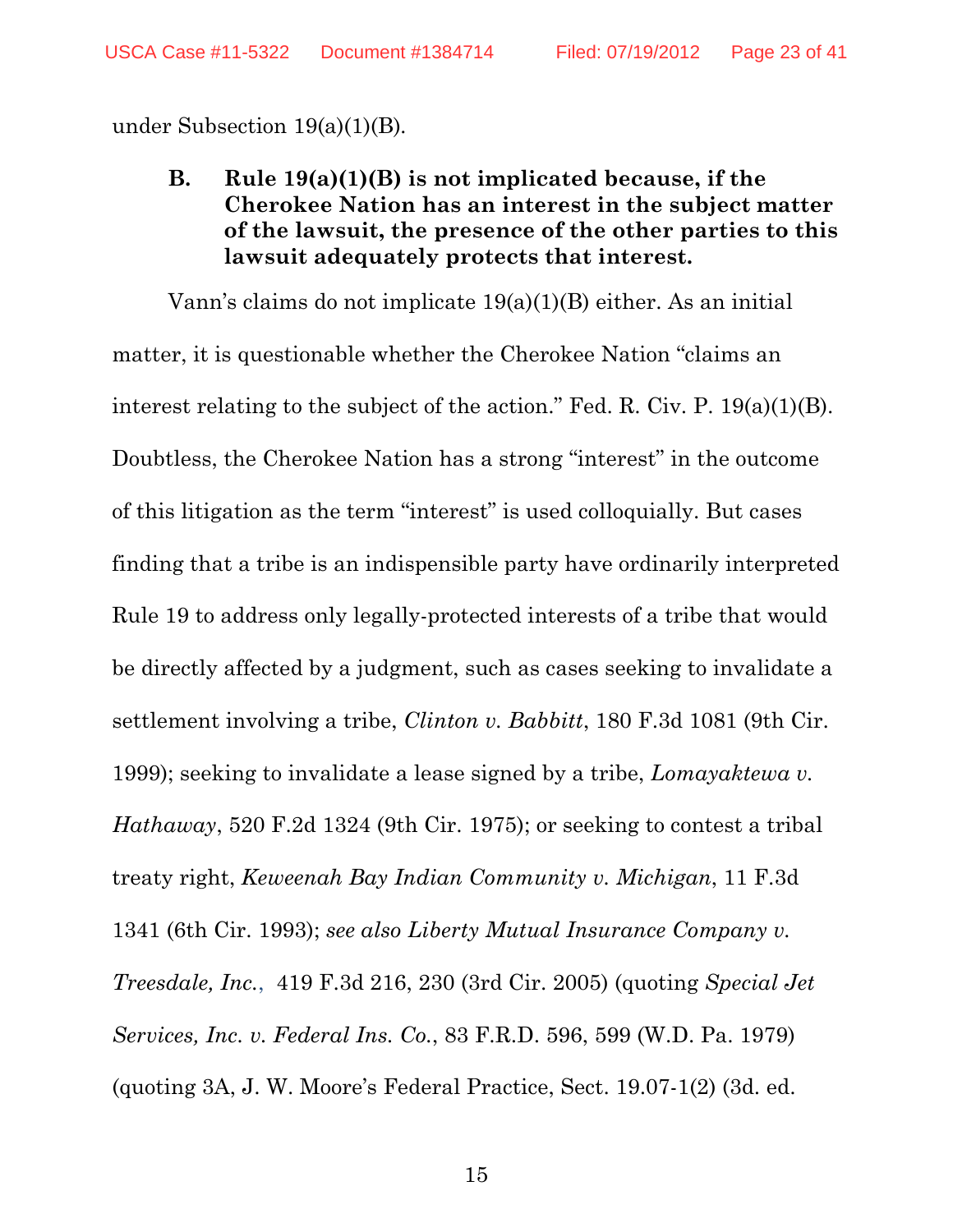1997). With the exception of Vann's claim arising under the Treaty of 1866, discussed *infra* at 20-23, it does not appear that adjudication of Vann's causes of action would directly implicate the Cherokee Nation's legally-protected interests.

 This Court need not resolve that question, however, because even if those claims did implicate an "interest" as that term is used in 19(a)(1)(B), disposing of the action would not "as a practical matter impair or impede the [Cherokee Nation's] ability to protect the interest." Fed. R. Civ. P. 19(a)(1)(B)(i). This Court has held that "[i]f the nonparties' interests are adequately represented by a party, the suit will not impede or impair the nonparties' interests, and therefore the nonparties will not be considered 'necessary.'" *Ramah Navajo School Bd., Inc. v. Babbitt*, 87 F.3d 1338, 1351 (D.C. Cir. 1996) (citing *Makah*). In this sense then, the Cherokee Nation's interest will not be impaired by its absence because both the United States and the Principal Chief are already parties to this suit and, by defending themselves against Vann's charge that they engaged in unlawful action, will as a practical matter safeguard the Cherokee Nation's interests.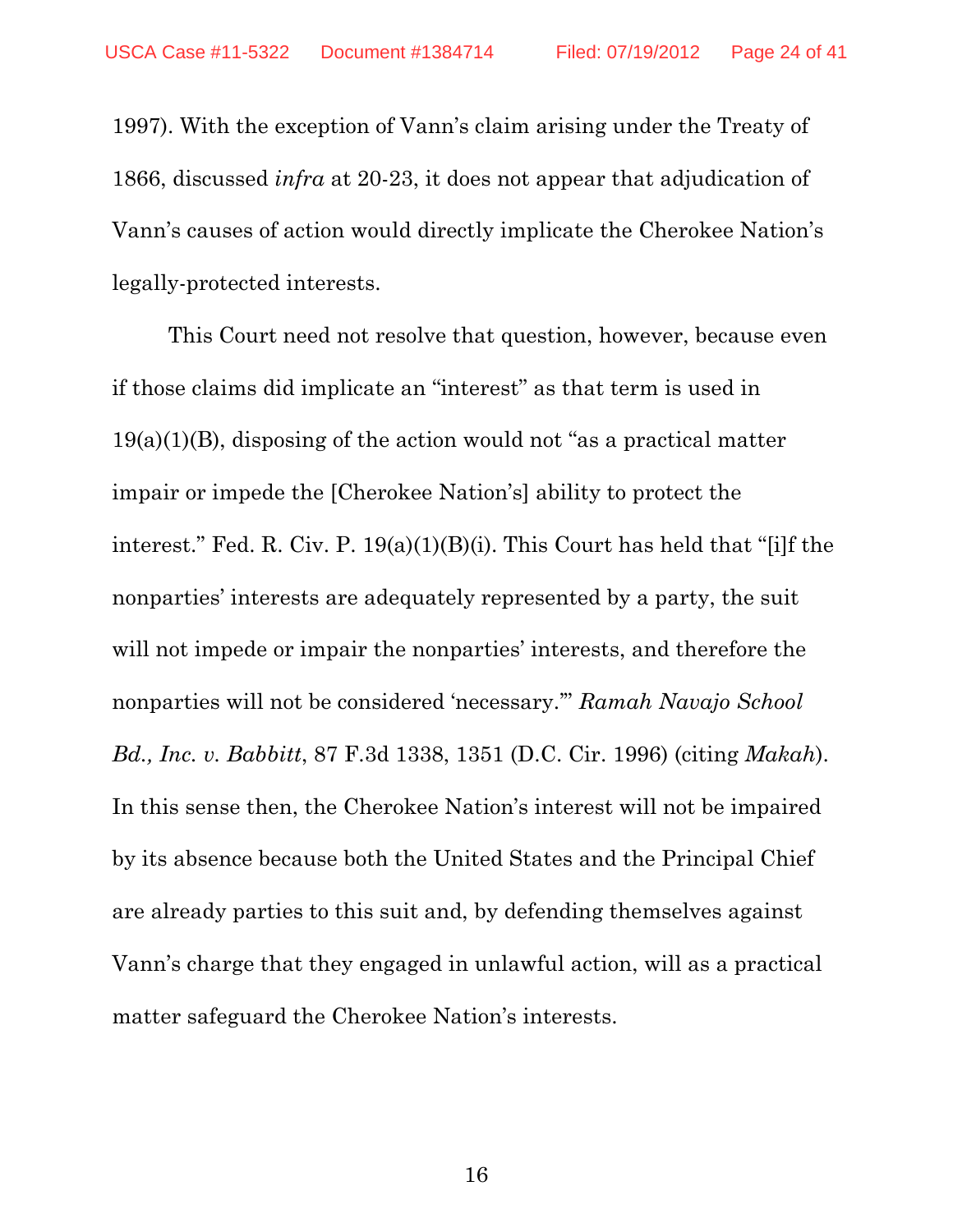- *1. The United States' presence in this suit protects most of the Cherokee Nation's interests.* 
	- a. The Cherokee Nation's interest in seeing Federal action upheld will be protected by the United States' presence in this suit.

Although couched in various ways in Vann's amended complaint, Vann's causes of action as to the United States raise claims, if at all, under the APA, as they assert either that unlawful action was taken by the United States or the United States unlawfully failed to act. The nature of an APA suit should inform the Court's consideration of the Rule 19 issues here. In particular, Congress waived the United States' sovereign immunity as to suits properly brought under the APA in part to allow persons who are aggrieved as a result of agency action to appeal to the courts. As a general matter, it would contradict this goal to allow the Rule 19 analysis to effectively preclude judicial review of agency actions.

An otherwise valid APA claim against the United States need not be dismissed under Rule 19 solely because the challenged Federal action relates to the United States' obligation toward an Indian tribe. *See Washington v. Daley*, 173 F.3d 1158, 1168 (9th Cir. 1999). When the United States is defending a federal agency action, its presence in the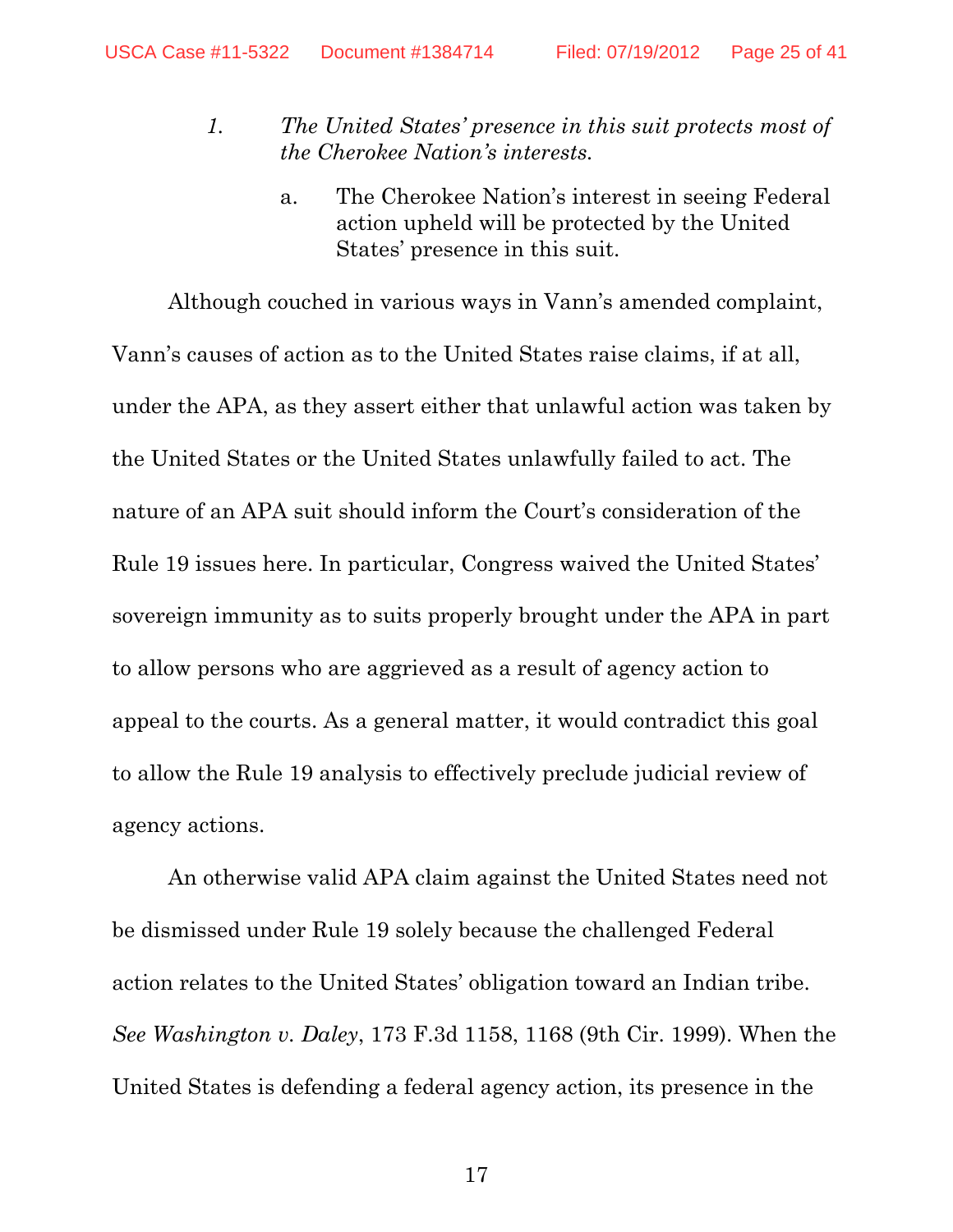suit ordinarily will as a practical matter protect the interests of third persons who also seek the Federal action to be upheld. *Id.* For that reason, to the extent that any of Vann's claims meet the requirements of the APA, she generally should be able to proceed with them even in the absence of the tribe.

Important policy considerations also support the conclusion that the Nation is not a required party. If this Court were to hold that a tribe's general interest in a particular federal action would be practically impaired in the tribe's absence within the meaning of Rule 19(a), all final decisions by the Bureau of Indian Affairs (and many other federal actions involving land use or natural resources) would become effectively unreviewable in Federal court because of inability to join the tribe, despite Congress' enactment of the Administrative Procedure Act. And, outside the tribal context, countless persons who are currently limited to the possibility of permissive intervention under Federal Rule of Civil Procedure Rule 24(b) could, in theory, gain intervention of right status under Rule 24(a) in any Federal action affecting their interests. *Cf. Shermoen*, 982 F.2d 1312, 1318 (9th Cir. 1992) (noting parallel language in Rule 19 and Rule 24). The United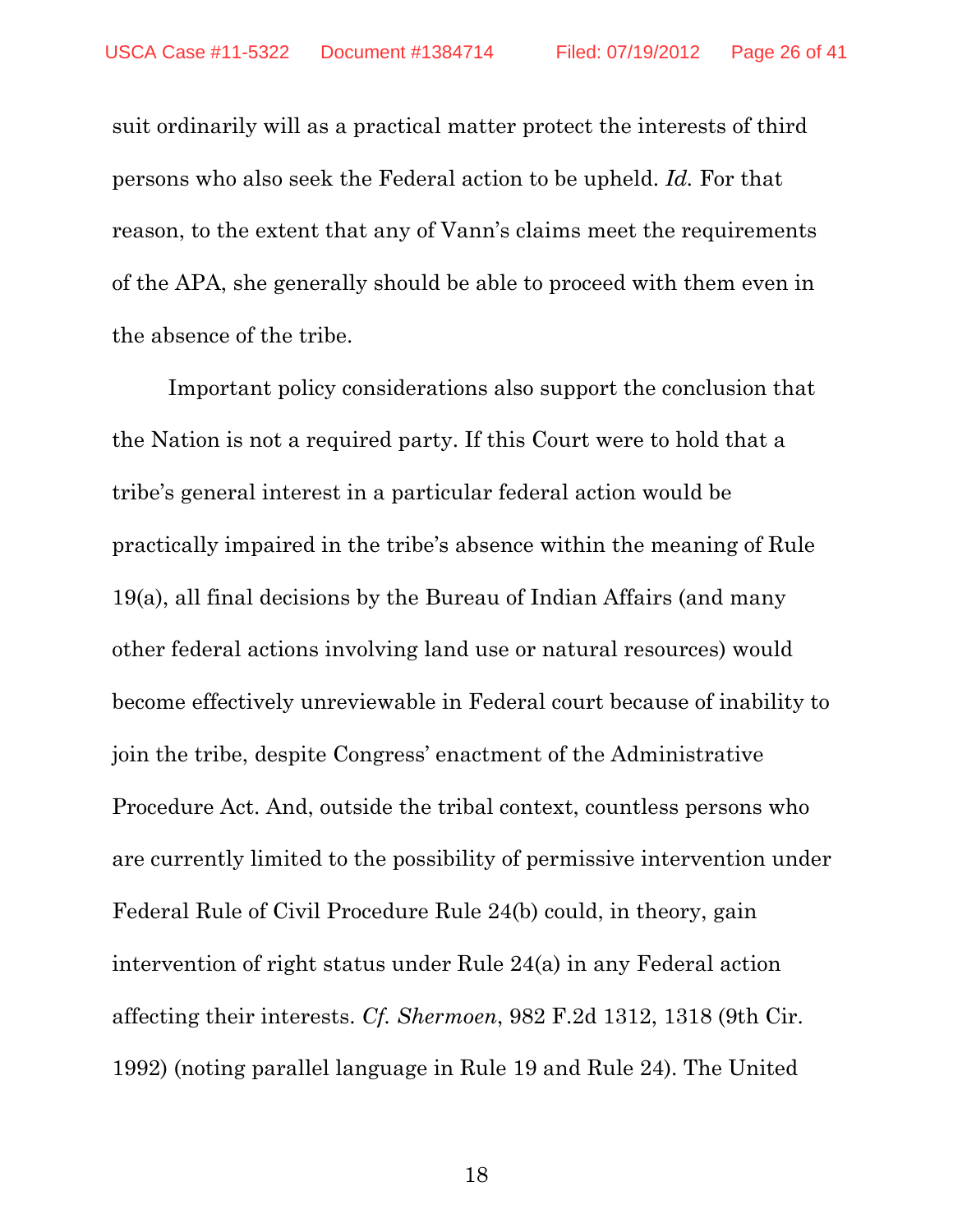States has never advocated such a broad reading of Rule 19(a)(1)(B), nor have the Federal courts adopted one. Instead, the Courts of Appeal have generally found that Indian tribes are not required defendants to APA actions, except where there is a conflict between the interests of the United States and the interests of the tribe. *See Ramah*, 87 F.3d at 1338; *Wichita and Affiliated Tribes of Oklahoma v. Hodel*, 788 F.2d 765, 775 (D.C. Cir. 1986).

Here, the Cherokee Nation's interest in most of Vann's claims are adequately represented by the presence of the United States as defendant in this lawsuit. *See Ramah*, 87 F.3d at 1351. Disposing of the action therefore will not, as a practical matter, impair or impede the Cherokee Nation's ability to protect its interests. *See* Fed. R. Civ. P. 19(a). In each claim, Vann asserts that the Federal Defendants have acted arbitrarily and capriciously or otherwise violated Federal law. The Federal Defendants have at least the same interest, if not stronger, in defending against this charge. For example, in the second cause of action, Vann has asserted that by taking several actions favorable to the Cherokee Nation, the United States has acted arbitrarily and capriciously. Assuming that the Cherokee Nation has an interest in this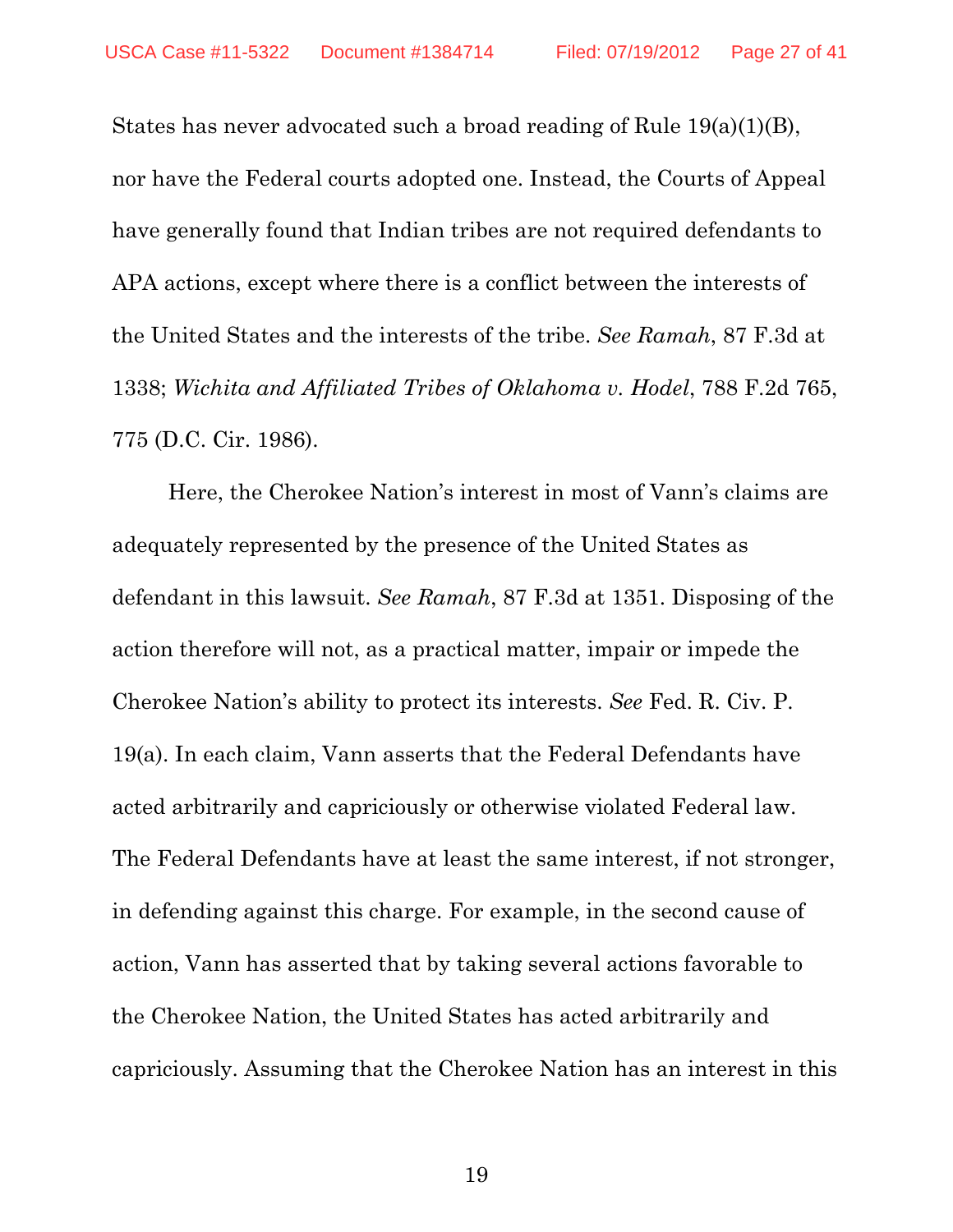cause of action, it is in the Federal Defendants' actions being upheld against a charge of arbitrary and capricious conduct, an interest that is identical to that of the United States. Similarly, Vann's fourth cause of action alleges that the United States has acted illegally in failing to distribute particular funds to the Cherokee Freedmen on the same basis as other members of the Cherokee Nation. Dist. Ct. Dkt. No. 115 at 33. Again, if the Cherokee Nation has an interest in the outcome of this cause of action, it is in seeing the Federal Defendants vindicated. The same logic applies to the Fifth and sixth causes of action, which address whether the United States should have distributed CDIB cards to the Cherokee Freedmen. If the Cherokee Nation has an interest, it is in the federal action being upheld, and it is adequately protected by the presence of the United States in the lawsuit.

> b. The presence of the United States does not adequately protect the Cherokee Nation's interest in the Cherokee Nation's rights and obligations under the Treaty of 1866.

In one narrow respect, the Cherokee Nation's interest in the claims raised in this case differs from that of the United States. For Vann to prevail on portions of her first two causes of action, she would need to obtain a ruling that the Cherokee Nation's actions depriving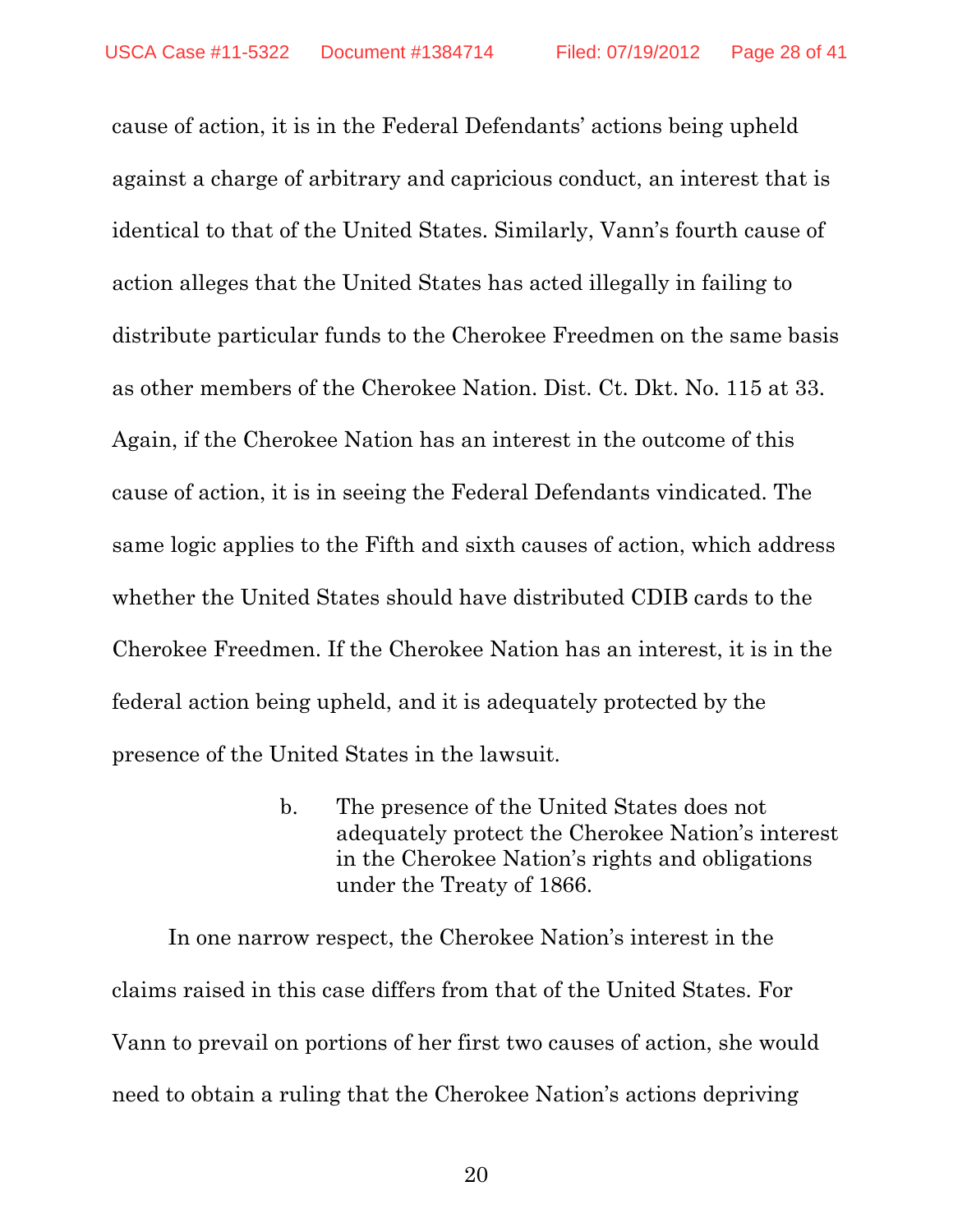Vann and other Freedmen of their citizenship in the Nation violate the Treaty of 1866. Disposing of these claims could directly affect the scope of the Cherokee Nation's rights and obligations under this treaty, and the presence of the United States does not adequately protect the Nation's interest in that one aspect of those claims.

Although the legal basis of Vann's first cause of action is difficult to decipher from the complaint, the Federal Defendants understand that Vann intends to be asserting, in part of that claim, a direct right of action under the Treaty of 1866. Meanwhile, one portion of Vann's second cause of action, though couched in APA terms, appears to call for a judicial determination limiting the Cherokee Nation's rights under the Treaty of 1866. These two claims present unique considerations. Assuming Vann has a cause of action, to resolve either of them in Vann's favor, the district court would have to rule that the Treaty of 1866 precludes the Cherokee Nation from disenfranchising the Cherokee Freedmen.

An adjudication of the Cherokee Nation's treaty rights in their absence could potentially implicate Rule 19. *See Keweenah Bay Indian Community*, 11 F.3d 1341 (6th Cir. 1993). Whether Rule 19 bars a claim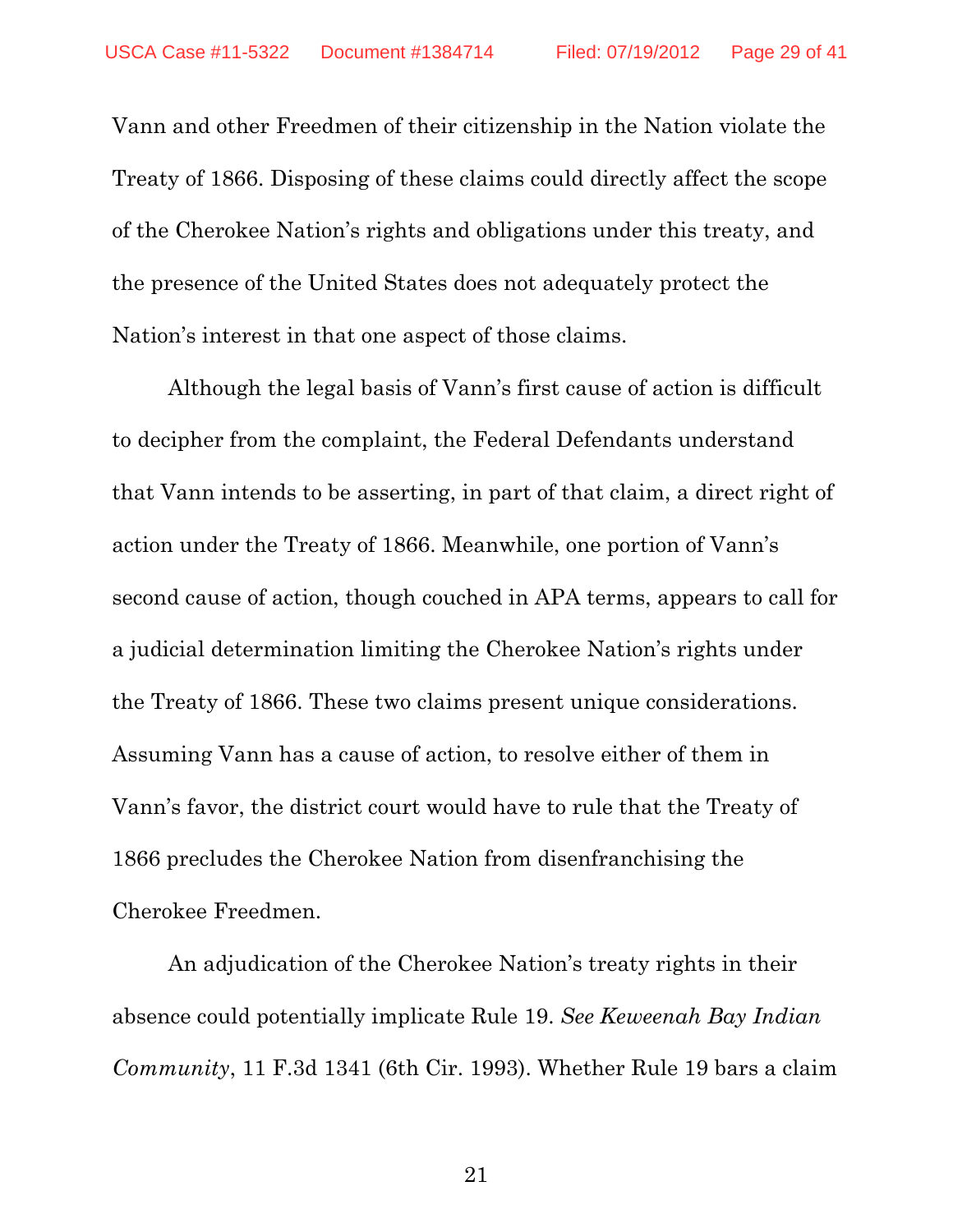rests on an analysis of the vital interests actually at stake for the tribe in a particular case. As the Supreme Court explained in *Provident Tradesmens Bank & Trust Co. v. Patterson*, 390 U.S. 102 (1968), "[w]hether a person is 'indispensible'. . . can only be determined in the context of particular litigation," and "decisions must be made on the basis of practical considerations," because "[t]here is no prescribed formula for determining in every case whether a person . . . is an indispensible party." *Id.* at 117-18 & nn. 12, 14.5

Here, several factors suggest that disposing of this action by interpreting the Treaty of 1866 would directly affect the Cherokee Nation's interests. First, it is well-established law that parties to a contract are generally necessary parties to suits seeking to interpret that contract. *See Kickapoo Tribe of Indians v. Babbitt*, 43 F.3d 1491, 1495 (D.C. Cir. 1995); *see also Lomayaktewa v. Hathaway*, 520 F.2d

-

<sup>5</sup> This brief addresses the narrow question of whether, in these specific circumstances, the Cherokee Nation is a required party and is not intended to mean that either a treaty tribe or the United States will always be a required party to a dispute that involves the interpretation of a treaty between a tribe and the United States. For example, this brief does not address whether, in a dispute over a reservation boundary that turns in part on interpretation of a treaty term, either the tribe or the United States would necessarily be a required party for purposes of Rule 19.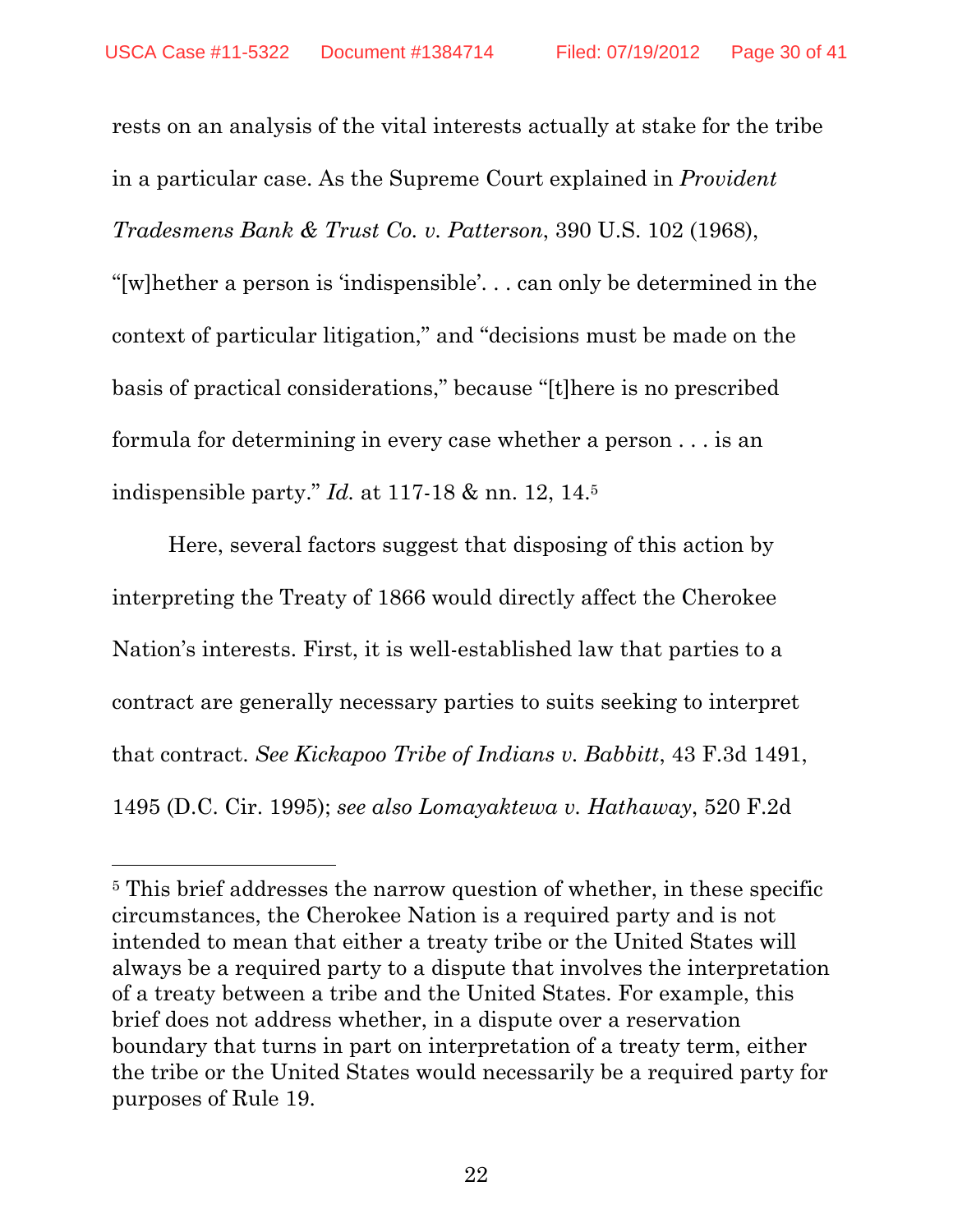1324, 1325 (9th Cir. 1975). Second, this principle applies with even greater force where each party has a sovereign interest in the agreement. *Cf. Republic of Phillipines v. Pimentel*, 128 S.Ct. 2180, 2190- 91 (2008) (affirming that a party's sovereign status should be a compelling factor in the Rule 19 analysis). Finally, of particular importance here is that the treaty terms at issue address the membership and composition of the Cherokee Nation, and as such, how those treaty terms are interpreted is of unusually high importance to the tribe. *Cf. Kickapoo Tribe of Oklahoma v. Lujan,* 728 F. Supp. 791, 797 (D.D.C. 1990).

Unlike Vann's other causes of action, the United States' presence in the suit does not adequately protect the Cherokee Nation's treaty interests with respect to these particular claims. As a signatory of the Treaty of 1866, the United States' interests in interpreting that treaty do not necessarily align with those of the Cherokee. In fact, they appear to be adverse, as, since this appeal was filed, the United States has filed a counterclaim against the Cherokee Nation in a related action in Oklahoma seeking to enforce the terms of the 1866 Treaty. *See*  Cherokee Nation v. Nash (July 2, 2012, No. 11-cv-648 N.D.Okla).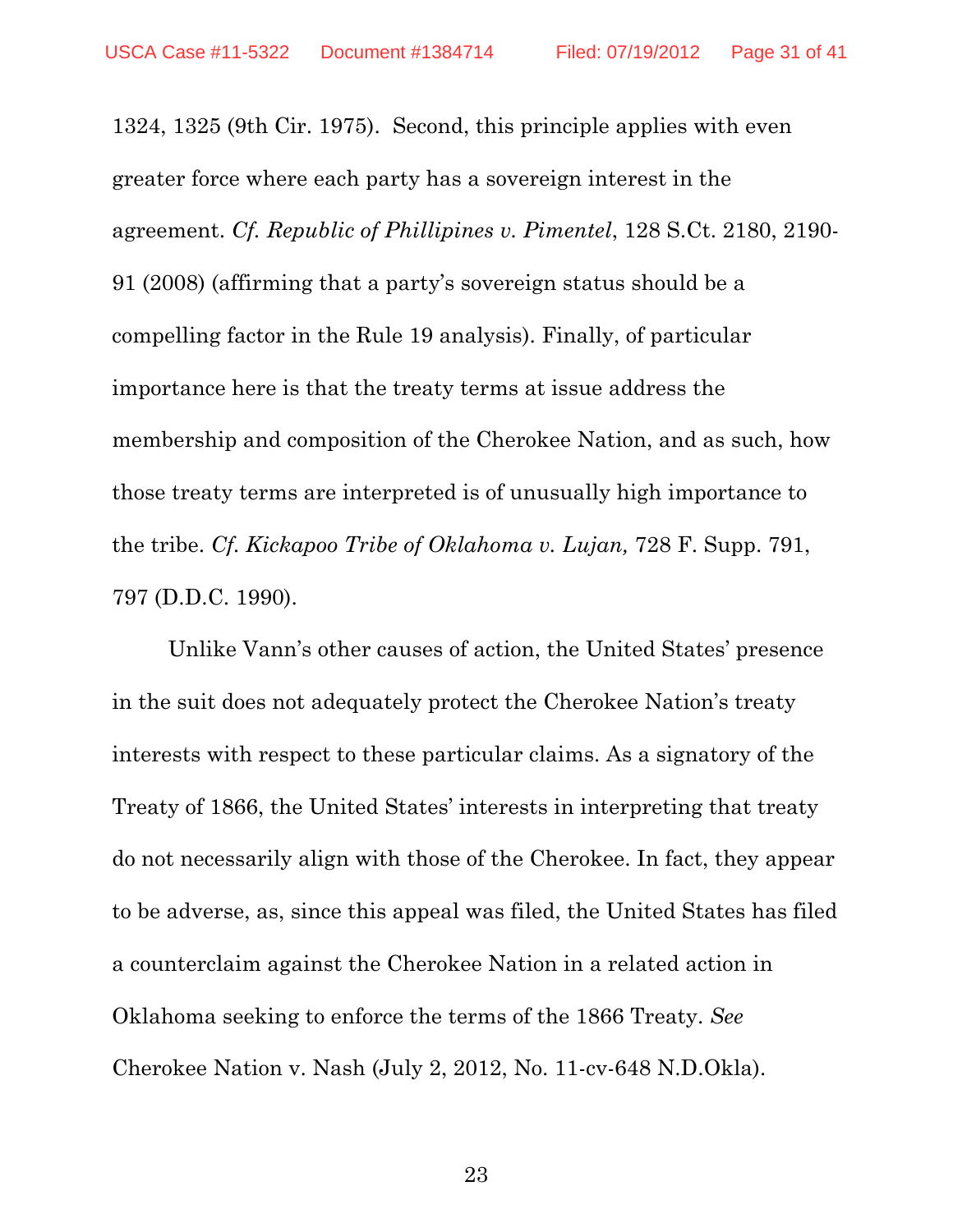$\overline{a}$ 

*2. The Principal Chief's presence in this suit protects the Cherokee Nation's interests with respect to all of the causes of action.* 

Although the United States cannot protect all of the Cherokee Nation's interests in this suit, the Principal Chief of the Cherokee Nation is also a party to the suit in his official capacity, and the presence of the Principal Chief as a practical matter adequately represents the Nation's interests in this suit.6 Dismissal under Rule 19 was therefore not appropriate.

As an initial matter, it is not clear that this Court should engage in any inquiry into whether the Principal Chief will represent the Cherokee Nation's interests as a practical matter. It may well follow directly from the fact that the Principal Chief is the elected head of the

<sup>6</sup> In the Principal Chief's motion to dismiss, he suggested that the Cherokee Election Board, and not he, might be a more appropriate entity to be present in the suit. Dist. Ct. Dkt. No. 23 at 7-9. That suggestion could be addressed on remand. We proceed here on the assumption that the Principal Chief is the proper tribal defendant to be sued in his official capacity. We also note that there is a dispute among the parties as to which version of the Cherokee Nation's constitution is properly in force and effective. Dist. Ct. Dkt. No. 115 at 20-22. That issue is significant, but not one critical to resolution of the Rule 19 issues at this stage of the litigation. The Cherokee Nation recognizes its current Principal Chief as duly elected. Thus, this case does not present a circumstance in which there is an actual conflict between the interests of a sovereign and its official sued under *Ex parte Young*.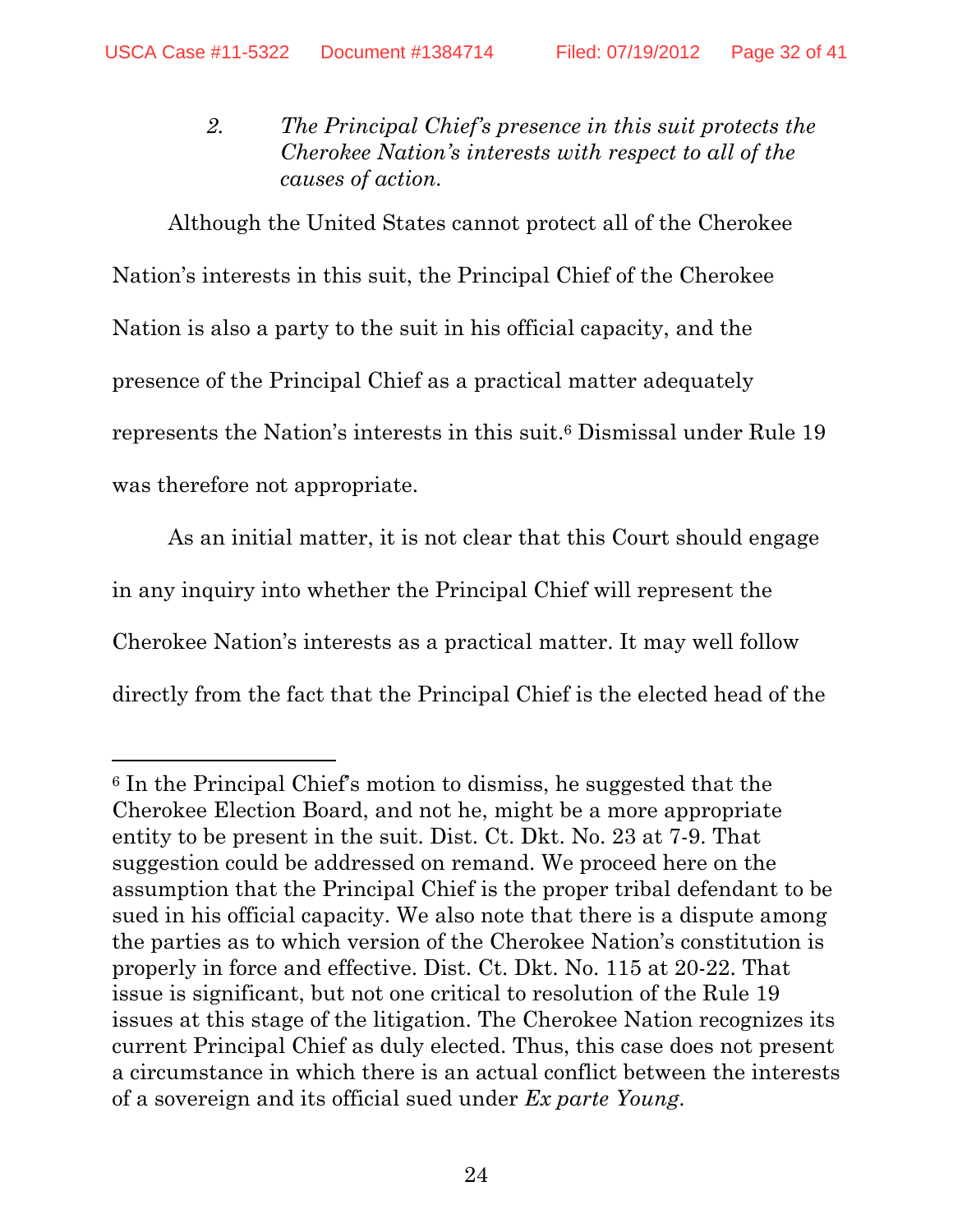tribal government that his presence necessarily is adequate in an *Ex parte Young* action. Principal Chief Act, P.L. 91-495, 84 Stat. 1091 (0ct. 22, 1970).

This Court need not address that question, because the Principal Chief has presented no reason why his presence in this case is insufficient, as a practical matter, to safeguard the interests of the Cherokee Nation. *See* Fed. R. Civ. P. 19(a). If this case reaches an adjudication on the merits, the Principal Chief, who has been sued in his official capacity, can be expected to argue that his actions were lawful and consistent with the Cherokee Nation's sovereign rights. And he can be expected to raise any viable defense against Vann's interpretation of the Cherokee Nation's rights and obligations under Federal law.7 Indeed, the Attorney General of the Cherokee Nation is defending the Principal Chief in this suit. Because the Principal Chief's defenses to his official actions will be the same defenses that the Cherokee Nation itself would offer if it were a party to this suit, there is no reasonable basis for doubting that, on the facts of this case, the

 $\overline{a}$ 

<sup>7</sup> Although the Principal Chief is not a defendant as to the second cause of action, he will need to raise any treaty defense available to the Cherokee Nation in response to cause of action one.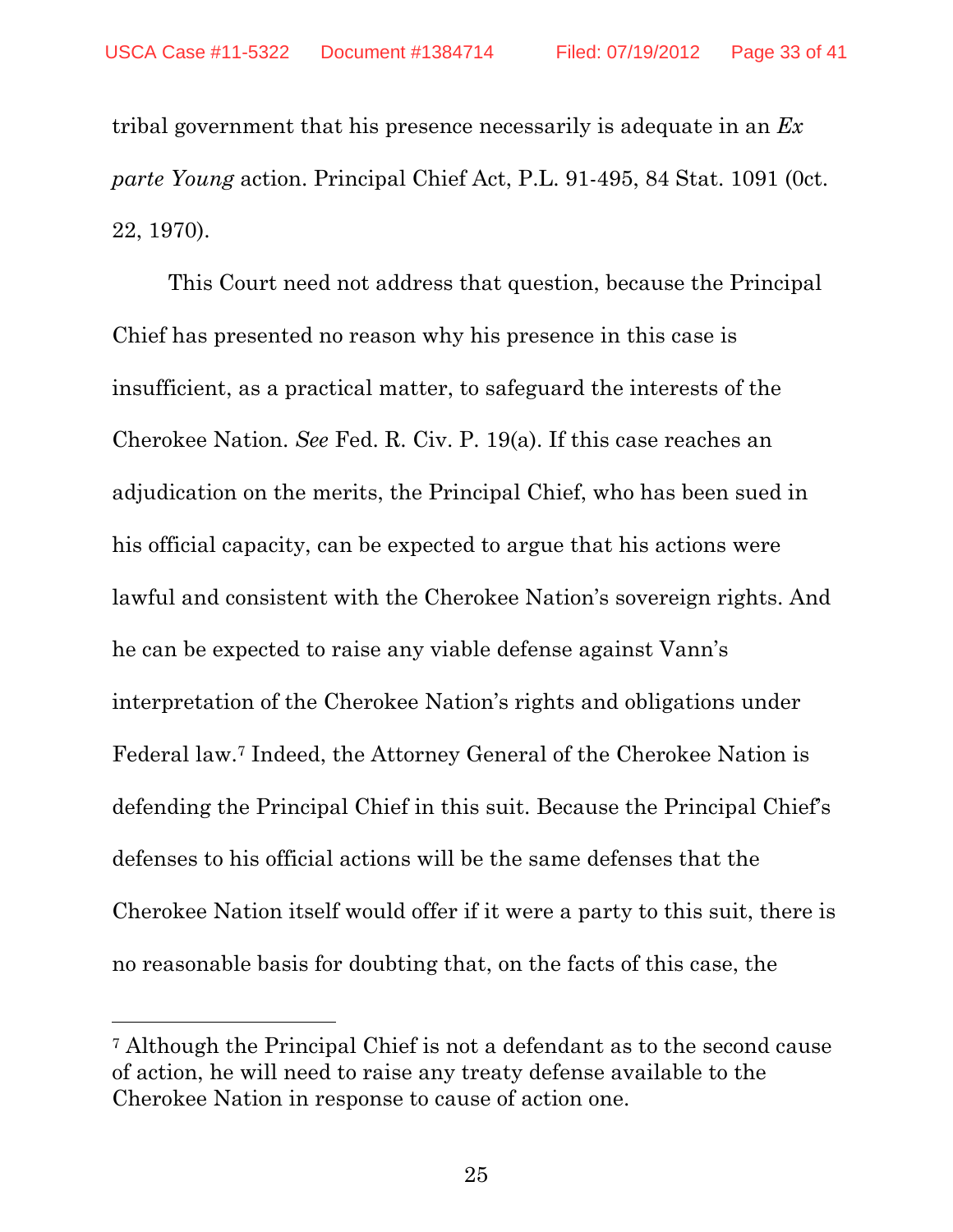Principal Chief's presence in this suit will adequately protect the Cherokee Nation's interests.

Indeed, holding that a tribe is a necessary party even where its chief executive officer is already a defendant to a suit would create an incorrect asymmetry between how, under *Ex parte Young* and the APA, this Court treats tribal officials and how it treats officials of other sovereigns. Litigants regularly sue state and federal officials to enjoin ongoing violations of Federal law, and in only a small fraction of cases, largely where plaintiffs have sought affirmative relief such as the disbursement of tax revenue, has this Court held that a state's or the United States' sovereign immunity bars the suit.8 *See, e.g. George v. Mitchell*, 282 F.2d 486, 490 (D.C. Cir. 2012). Given that this Court has already held that Vann is not impermissibly seeking affirmative relief, there is no reason for this Court to require joinder of the Cherokee Nation.

For these reasons, other circuits have held that a tribe is not a necessary party where tribal officials have been sued in their official

<sup>8</sup> In fact, Congress has expressly codified that the United States is not an indispensible party in actions against Federal officers that, prior to the passage of the Administrative Procedure Act, would have been brought as an officer suit.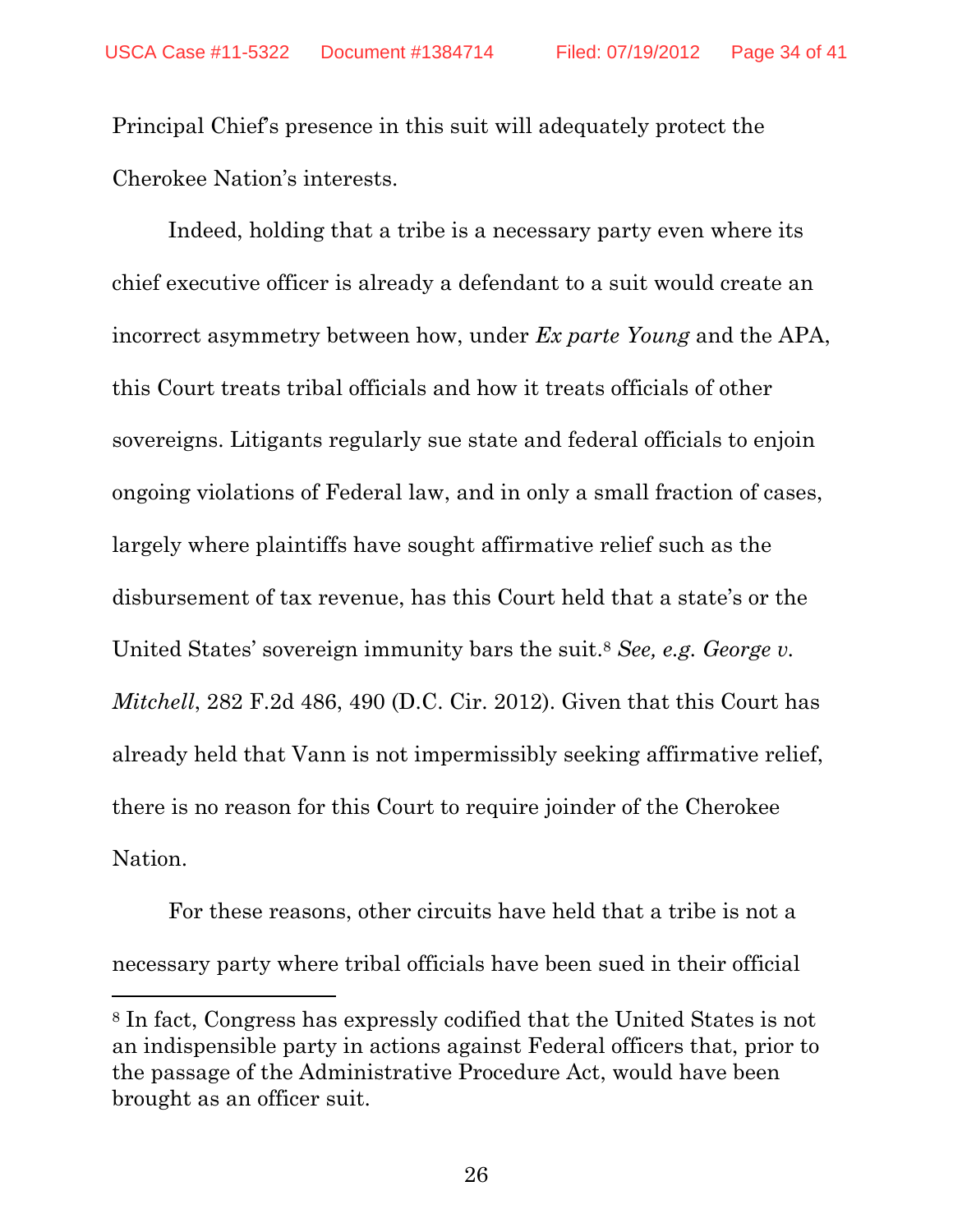capacity. Recently the Ninth Circuit explained: "We hold today that the tribe is not a necessary party because the tribal officials can be expected to adequately represent the tribe's interests in this action and because complete relief can be accorded among the existing parties without the tribe. This lawsuit for prospective injunctive relief may proceed against the officials under a routine application of *Ex parte Young*." *Salt River Project Agr. Imp. And Power Dist. v. Lee* 672 F.3d 1176, 1177 (9th Cir. 2012). Likewise, the Tenth Circuit has held that a tribe is not a necessary party where both the United States and tribal officials were already parties to the suit. *Kansas v. United States*, 249 F.3d 1213, 1227 (10th Cir. 2001).

## **II. EVEN IF THE CHEROKEE NATION IS A REQUIRED PARTY UNDER RULE 19(A), THIS ACTION NEED NOT BE DISMISSED UNDER RULE 19(B).**

In this Court's prior ruling in this case, it stated that "[o]n remand, the district court must determine whether 'in equity and good conscience' the suit can proceed with the Cherokee Nation's officers but without the Cherokee Nation itself." *Vann*, 534 F.3d at 756. Although this language could arguably be read as establishing as law of the case that the Cherokee Nation is a required party under Rule 19(a), this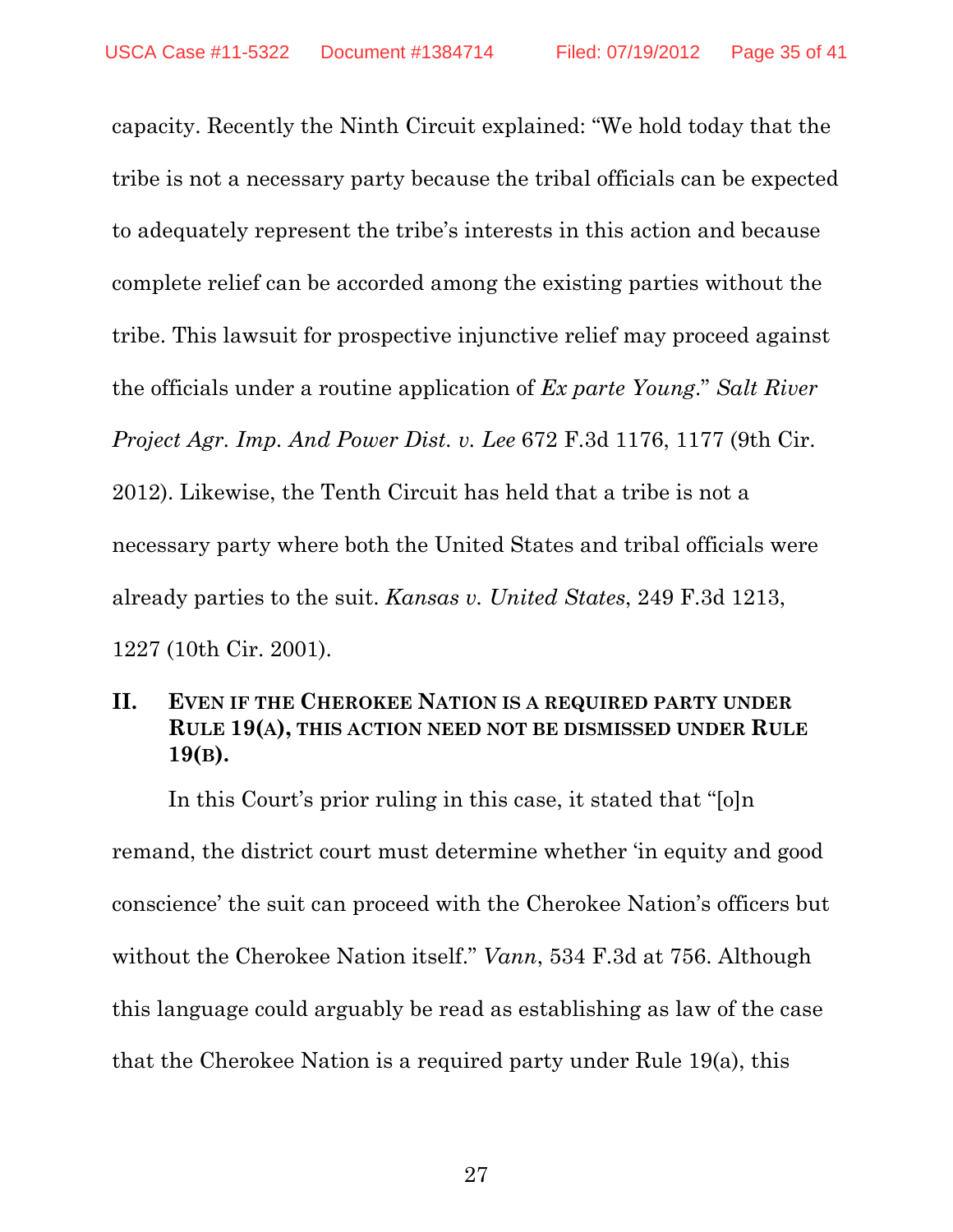Court strongly suggested otherwise. It stated: "We do not review the district court's Rule 19(a) determination because the parties have not raised the issue on appeal." *Id.* at 756 n.6. In the prior appeal, which was interlocutory, Vann was an appellee and was under no obligation to re-argue Rule 19(a) in this Court. The United States therefore understands this Court's prior opinion to mean that the parties remain free to address whether the Cherokee Nation is a required party under Rule 19(a). *See also McCowen v. Jamieson*, 724 F.2d 1421, 1424 (9th Cir. 1984) (explaining that Rule 19(a) can be raised "at any stage of the proceedings.") (citation omitted).

In any event, for the same reasons that the Cherokee Nation is not a required party under Rule 19(a), this case need not be dismissed under Rule 19(b). Rule 19(b) instructs that the district court inquire into whether in equity and good conscience the matter must be dismissed in the absence of a third party. The four factor test it sets out is as follows:

- (1) the extent to which a judgment rendered in the person's absence might prejudice that person or the existing parties;
- (2) the extent to which any prejudice could be lessened or avoided by: (A) protective provisions in the judgment;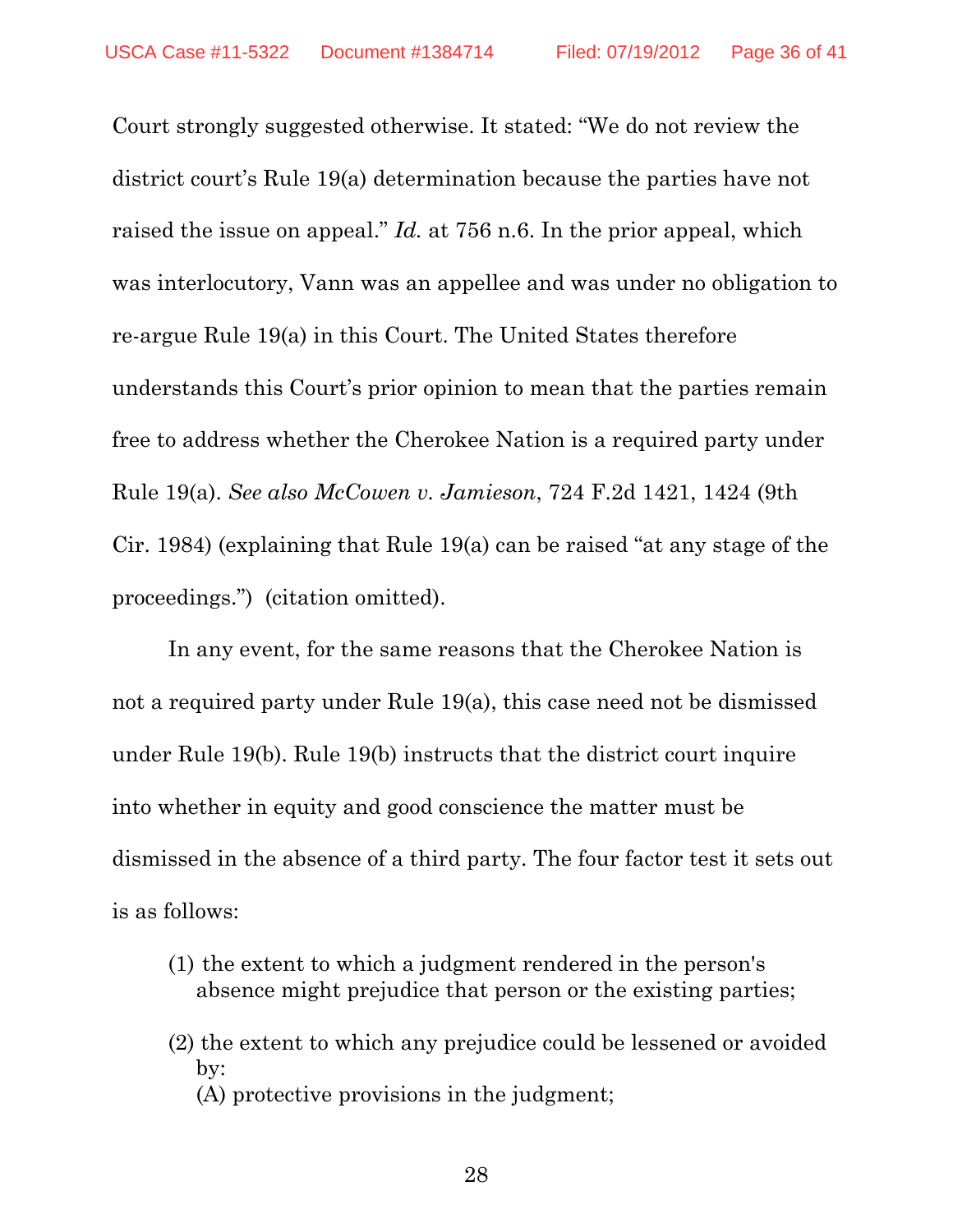(B) shaping the relief; or (C) other measures;

- (3) whether a judgment rendered in the person's absence would be adequate; and
- (4) whether the plaintiff would have an adequate remedy if the action were dismissed for nonjoinder.

Fed. R. Civ. P. 19(b).

 Although there is a strong presumption that Rule 19(b) dismissal is appropriate where the absent party is a sovereign, *see Enterprise Management Consultants, Inc. v. United States*, 883 F.2d 890, 894 (10th Cir. 1989), none of the Rule 19(b) factors favor dismissal here. The Cherokee Nation faces minimal risk of prejudice because of the United States' and the Principal Chief's presence in this suit, suggesting that the first two factors do not require dismissal. Nor does the third factor support dismissal, because a judgment rendered under the APA or under an *Ex parte Young* theory will be enforceable against the United States and against whomever holds the position of Principal Chief of the Cherokee Nation. And the fourth factor, the adequacy of plaintiff's alternative remedies, if anything favors permitting the action to proceed. *See also Cunningham v. Municipality of Metropolitan Seattle*, 751 F. Supp. 885, 896 (W.D.Wash. 1990) (finding that where the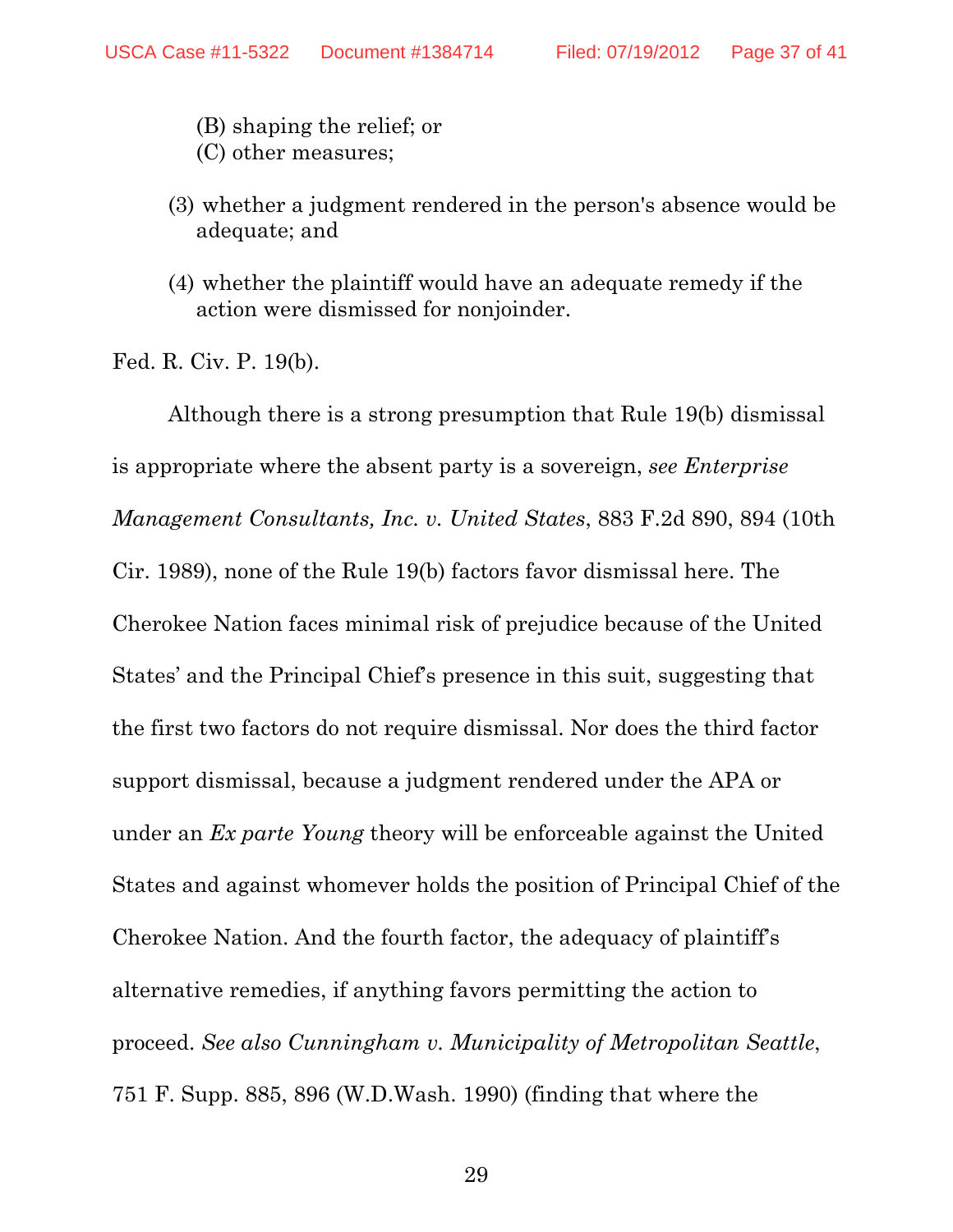appropriate state official can be named as a defendant under *Ex parte Young*, Rule 19(b) does not require dismissal for inability to join the state).

## **III. THIS CASE SHOULD BE REMANDED FOR A RULING ON THE FEDERAL DEFENDANTS' PARTIAL MOTION TO DISMISS.**

Because the district court granted the Cherokee Defendants' motion to dismiss in full, it denied the Federal Defendants' partial motion to dismiss as moot. That motion presented numerous jurisdictional and substantive bases for dismissing most of Vann's remaining claims. Remand is appropriate here because the United States has raised a large number of defenses, the district court has not yet ruled on the merits in the first instance, and the other parties to this appeal have not briefed those issues before this Court. Accordingly, the United States requests that this Court remand this case to the district court to adjudicate its partial motion to dismiss in the first instance.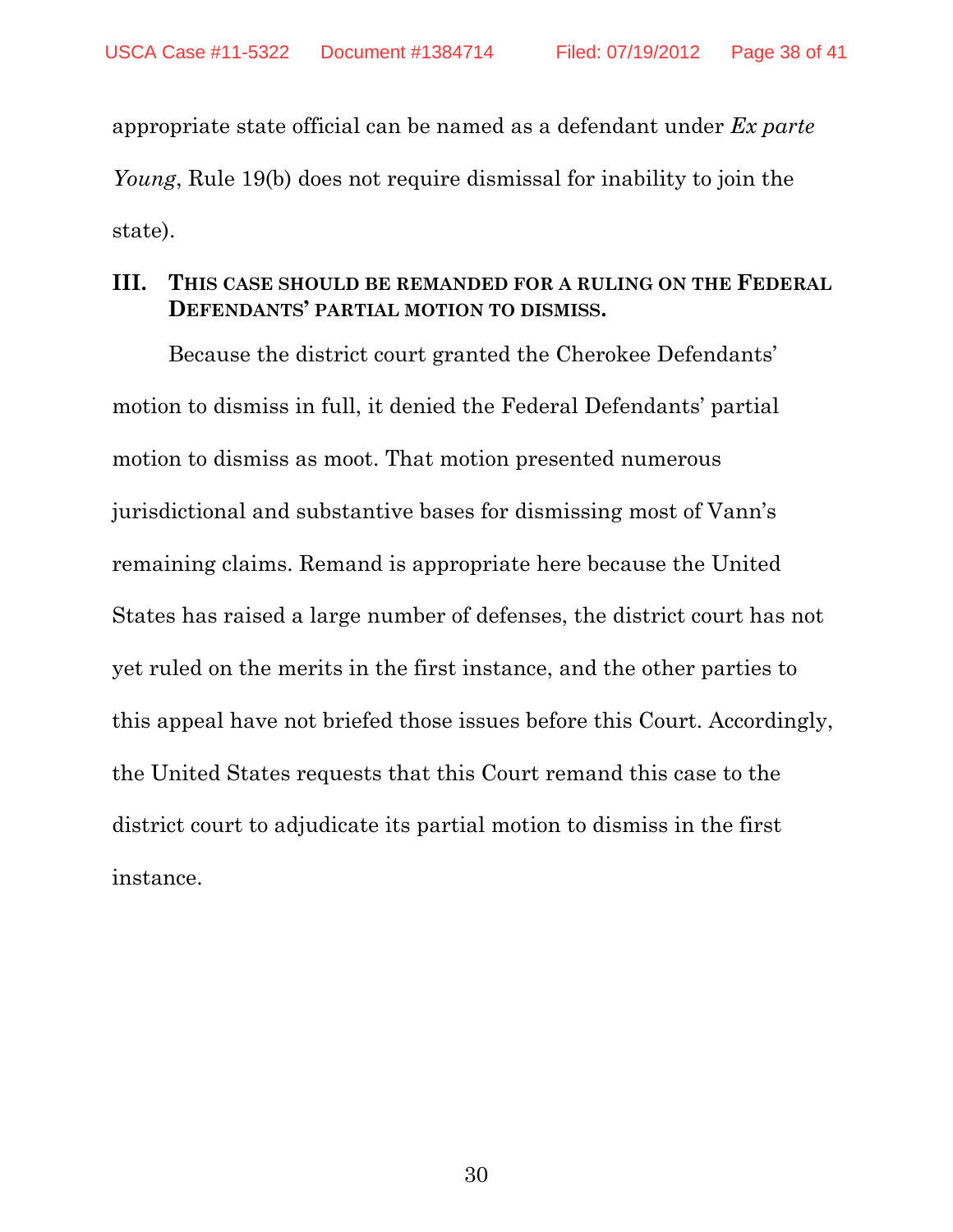## **CONCLUSION**

For the foregoing reasons, the district court's order dismissing Vann's complaint should be reversed and the case remanded for the district court to rule on the Federal Defendants' partial motion to dismiss.

Respectfully submitted,

 IGNACIA S. MORENO Assistant Attorney General

WILLIAM B. LAZARUS AARON P. AVILA KURT G. KASTORF */s Kurt G. Kastorf* United States Department of Justice Environment & Natural Resources Division P.O. Box 4715, Ben Franklin Station Washington, DC 20044 (202) 307-6250 Kurt.Kastorf@usdoj.gov

July 19, 2012 90-2-4-11049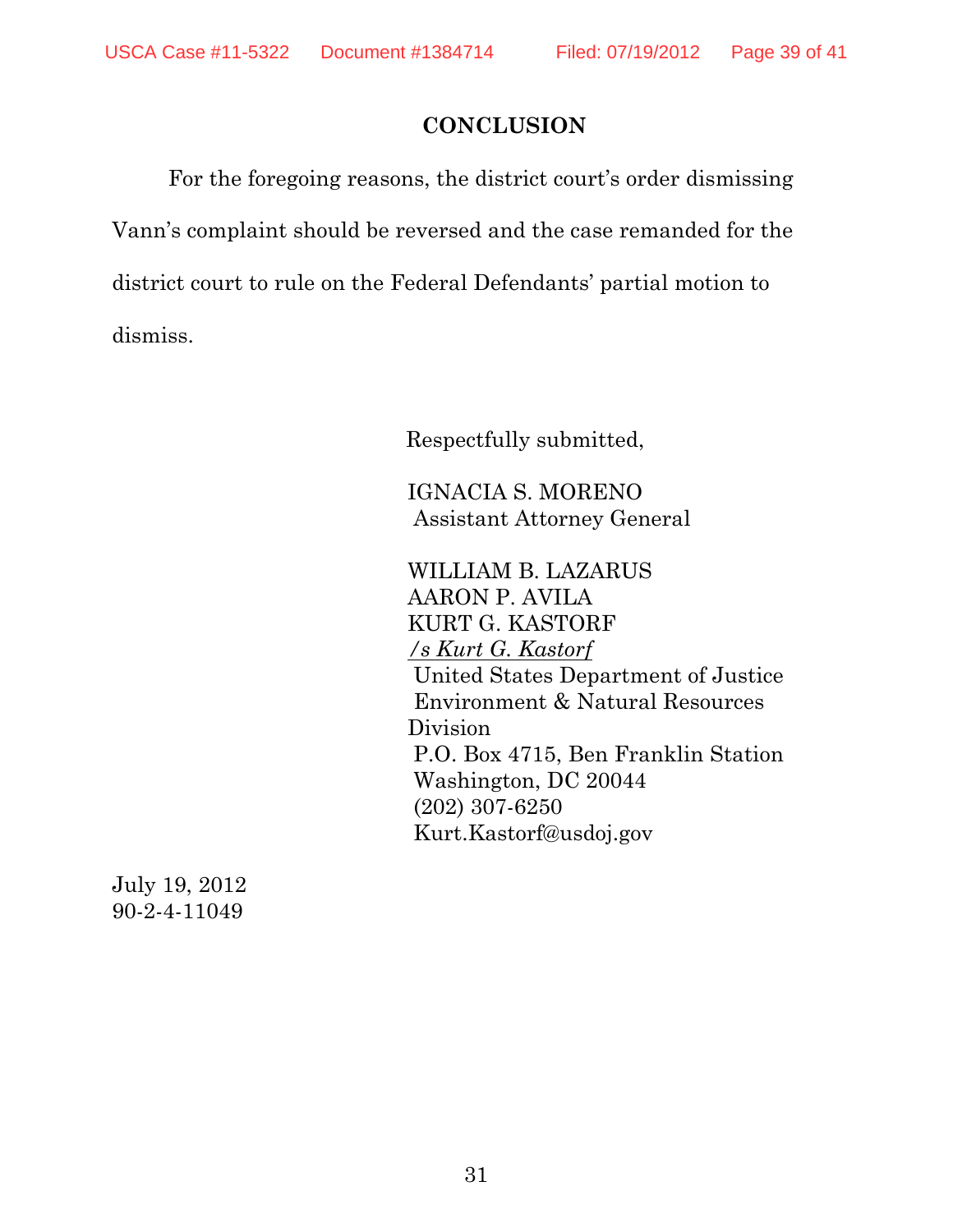### **CERTIFICATE OF COMPLIANCE WITH TYPE VOLUME LIMITATION**

This brief complies with the type volume limitation set forth in

Rule 32(a)(7)(B) of the Federal Rules of Appellate Procedure. Excepting

the portions described in Circuit Rule 32(a)(1), the brief contains 5,826

words.

*/s Kurt G. Kastorf* United States Department of Justice Environment & Natural Resources Division P.O. Box 4715, Ben Franklin Station Washington, DC 20044 (202) 307-6250 Kurt.Kastorf@usdoj.gov